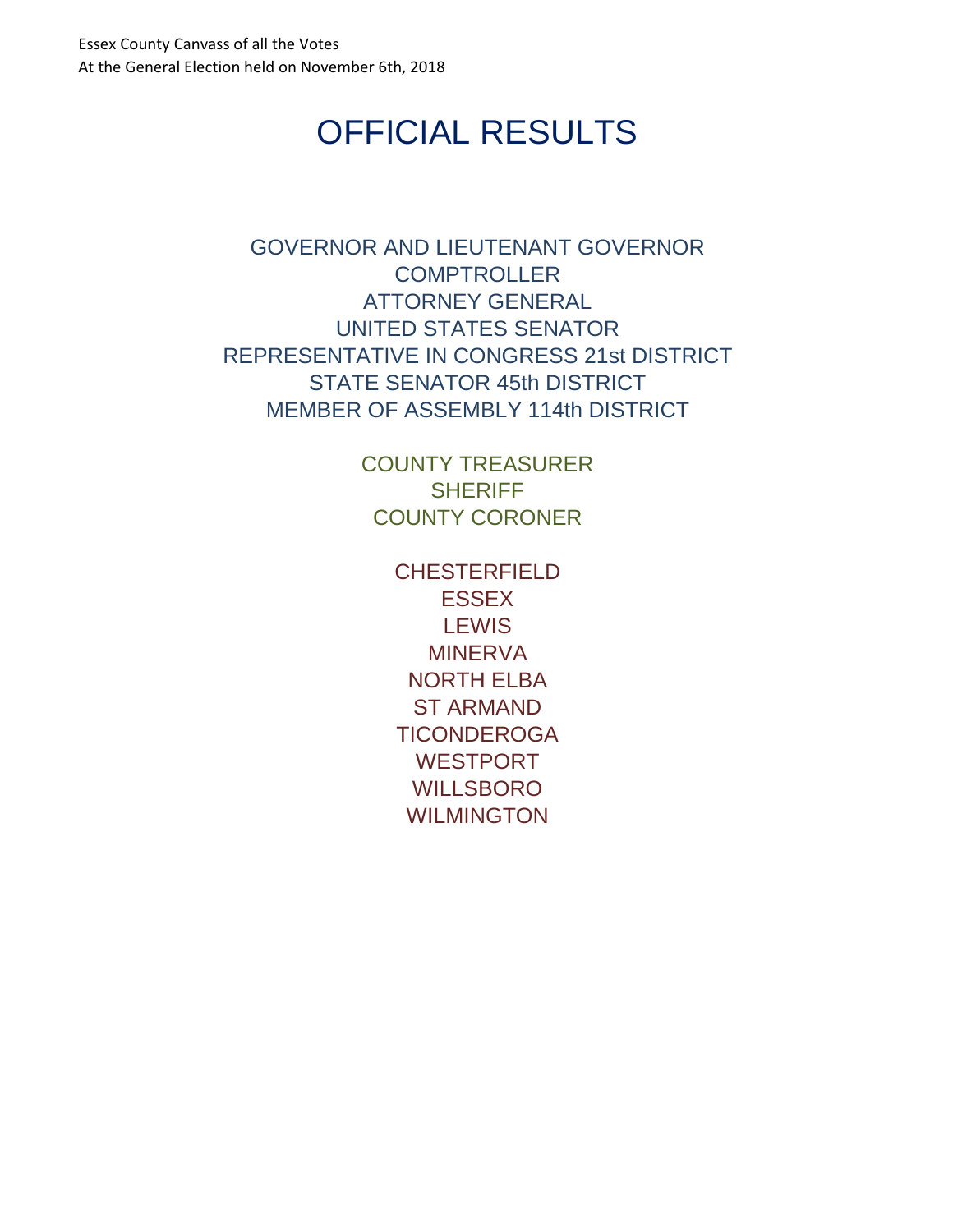#### <span id="page-1-0"></span>**GOVERNOR AND LIEUTENANT GOVERNOR [BACK TO SWITCHBOARD](#page-0-0)**

| 997-1898 AND LILVILIANT            |                         | vv v                                                            | <b>LIVIVOI</b>                      |                   |                                        |                                |                                                          |                                     |                                |                                 |            |                                 |              |                                 |               |                           |       |                                         |     | <b>DACK TO JWITCHDOAIL</b>          |             |                         |          |                |
|------------------------------------|-------------------------|-----------------------------------------------------------------|-------------------------------------|-------------------|----------------------------------------|--------------------------------|----------------------------------------------------------|-------------------------------------|--------------------------------|---------------------------------|------------|---------------------------------|--------------|---------------------------------|---------------|---------------------------|-------|-----------------------------------------|-----|-------------------------------------|-------------|-------------------------|----------|----------------|
| <b>TOWN NAME</b>                   | <b>ED</b>               | <b>WHOLE</b><br><b>NUMBER OF</b><br><b>VOTES</b><br><b>CAST</b> | Andrew M. Cuomo and Kathy C. Hochul | <b>DEMOCRATIC</b> | Cuomo and Kathy C. Hochul<br>Andrew M. | <b><i>NORKING FAMILIES</i></b> | Kathy C. Hochul<br>Cuomo and<br>NDEPENDENCE<br>Andrew M. | Andrew M. Cuomo and Kathy C. Hochul | <b><i>NOMEN'S EQUALITY</i></b> | Marc Molinaro and Julie Killian | REPUBLICAN | Marc Molinaro and Julie Killian | CONSERVATIVE | Marc Molinaro and Julie Killian | <b>REFORM</b> | Howie Hawkins and Jia Lee | GREEN | Stephanie A. Miner and Michael J. Volpe | SAM | arry Sharpe and Andrew C. Hollister | LIBERTARIAN | Scattered               | Write-In | <b>BLANKS</b>  |
| <b>CHESTERFIELD</b>                | 1                       | 285                                                             | 122                                 |                   | $\bf{0}$                               | 3                              |                                                          | 1                                   |                                | 118                             |            | 9                               |              | 6                               |               | 6                         |       | 1                                       |     | 5                                   |             |                         |          | 14             |
| <b>CHESTERFIELD</b>                | $\mathbf{2}$            | 517                                                             | 180                                 |                   | 5                                      | 4                              |                                                          | 1                                   |                                | 269                             |            | 16                              |              | $\overline{2}$                  |               | 6                         |       | $\overline{\mathbf{2}}$                 |     | 11                                  |             |                         |          | 21             |
| <b>CHESTERFIELD</b>                | 4                       | 159                                                             | 66                                  |                   | $\overline{\mathbf{2}}$                | 1                              |                                                          | $\overline{2}$                      |                                | 62                              |            | 5                               |              | $\overline{\mathbf{2}}$         |               | 1                         |       | $\overline{2}$                          |     | 8                                   |             |                         |          | 8              |
| <b>CROWN POINT</b>                 | 1                       | 231                                                             | 57                                  |                   | 3                                      | 0                              |                                                          | $\bf{0}$                            |                                | 144                             |            | $\overline{7}$                  |              | $\overline{\mathbf{2}}$         |               | 1                         |       | 1                                       |     | $\overline{2}$                      |             |                         |          | 14             |
| <b>CROWN POINT</b>                 | $\overline{\mathbf{2}}$ | 136                                                             | 41                                  |                   | $\overline{2}$                         | $\bf{0}$                       |                                                          | $\bf{0}$                            |                                | 75                              |            | $\bf{0}$                        |              | $\overline{\mathbf{2}}$         |               | 1                         |       | $\overline{\mathbf{2}}$                 |     | 3                                   |             |                         |          | 10             |
| <b>CROWN POINT</b>                 | 3                       | 256                                                             | 68                                  |                   | 5                                      | 1                              |                                                          | 1                                   |                                | 161                             |            | 8                               |              | 1                               |               | $\mathbf 0$               |       | $\overline{2}$                          |     | 1                                   |             |                         |          | 8              |
| <b>ELIZABETHTOWN</b>               | $\mathbf 0$             | 521                                                             | 231                                 |                   | 5                                      | 6                              |                                                          | 4                                   |                                | 216                             |            | 15                              |              | $\overline{\mathbf{2}}$         |               | 8                         |       | 4                                       |     | $\overline{7}$                      |             | 1                       |          | 22             |
| <b>ESSEX</b>                       | 1                       | 193                                                             | 113                                 |                   | $\overline{7}$                         | 4                              |                                                          | $\overline{2}$                      |                                | 43                              |            | $\blacktriangleleft$            |              | 3                               |               | 5                         |       | 3                                       |     | $\blacktriangleleft$                |             |                         |          | 11             |
| <b>ESSEX</b>                       | $\overline{\mathbf{2}}$ | 162                                                             | 80                                  |                   | 5                                      | $\overline{\mathbf{2}}$        |                                                          | 1                                   |                                | 55                              |            | $\overline{2}$                  |              | $\overline{\mathbf{2}}$         |               | 5                         |       | $\bf{0}$                                |     | 3                                   |             | $\overline{\mathbf{2}}$ |          | 5              |
| <b>JAY</b>                         | 1                       | 807                                                             | 379                                 |                   | 8                                      | 11                             |                                                          | 3                                   |                                | 277                             |            | 31                              |              | 4                               |               | 11                        |       | 11                                      |     | 25                                  |             |                         |          | 47             |
| <b>JAY</b>                         | $\overline{\mathbf{2}}$ | 273                                                             | 123                                 |                   | $\bf{0}$                               | 0                              |                                                          | 1                                   |                                | 103                             |            | 9                               |              | 3                               |               | 5                         |       | 1                                       |     | 12                                  |             |                         |          | 16             |
| <b>KEENE</b>                       | 1                       | 397                                                             | 217                                 |                   | 12                                     | $\overline{7}$                 |                                                          | 4                                   |                                | 103                             |            | 3                               |              | 1                               |               | 13                        |       | 4                                       |     | 5                                   |             |                         |          | 28             |
| <b>KEENE</b>                       | $\mathbf{2}$            | 254                                                             | 161                                 |                   | $\overline{7}$                         | 1                              |                                                          | 3                                   |                                | 51                              |            | 4                               |              | $\overline{\mathbf{2}}$         |               | 10                        |       | 1                                       |     | $\overline{2}$                      |             | $\overline{\mathbf{2}}$ |          | 10             |
| <b>LEWIS</b>                       | $\bf{0}$                | 523                                                             | 146                                 |                   | 4                                      | 5                              |                                                          | 1                                   |                                | 280                             |            | 14                              |              | $\overline{\mathbf{2}}$         |               | 10                        |       | 4                                       |     | 8                                   |             |                         |          | 49             |
| <b>MINERVA</b>                     | $\bf{0}$                | 381                                                             | 109                                 |                   | $\overline{2}$                         | 4                              |                                                          | 3                                   |                                | 175                             |            | 17                              |              | 0                               |               | 16                        |       | 4                                       |     | 18                                  |             |                         |          | 33             |
| <b>MORIAH</b>                      | 1                       | 332                                                             | 108                                 |                   | 3                                      | 3                              |                                                          | $\overline{\mathbf{2}}$             |                                | 167                             |            | 8                               |              | $\overline{\mathbf{2}}$         |               | 6                         |       | 4                                       |     | 4                                   |             |                         |          | 25             |
| <b>MORIAH</b>                      | $\mathbf{2}$            | 494                                                             | 144                                 |                   | 3                                      | 3                              |                                                          | 1                                   |                                | 279                             |            | 10                              |              | 1                               |               | $\overline{2}$            |       | 5                                       |     | 6                                   |             |                         |          | 40             |
| <b>MORIAH</b>                      | 3                       | 322                                                             | 114                                 |                   | 1                                      | $\overline{\mathbf{2}}$        |                                                          | 1                                   |                                | 154                             |            | 6                               |              | 4                               |               | $\overline{\mathbf{2}}$   |       | $\overline{\mathbf{2}}$                 |     | 11                                  |             | 1                       |          | 24             |
| <b>MORIAH</b>                      | 4                       | 214                                                             | 86                                  |                   | 1                                      | 3                              |                                                          | 1                                   |                                | 92                              |            | 4                               |              | $\bf{0}$                        |               | 4                         |       | $\overline{2}$                          |     | $\overline{2}$                      |             | $\overline{\mathbf{2}}$ |          | 17             |
| <b>NEWCOMB</b>                     | $\bf{0}$                | 245                                                             | 90                                  |                   | 3                                      | 3                              |                                                          | 1                                   |                                | 106                             |            | 10                              |              | $\overline{\mathbf{2}}$         |               | 4                         |       | $\overline{2}$                          |     | 9                                   |             | 1                       |          | 14             |
| <b>NORTH ELBA</b>                  | $\mathbf{1}$            | 276                                                             | 161                                 |                   | $\overline{\mathbf{4}}$                | 10                             |                                                          | $\bf{0}$                            |                                | 67                              |            | 8                               |              | 1                               |               | 9                         |       | 3                                       |     | 4                                   |             | 1                       |          | 8              |
| <b>NORTH ELBA</b>                  | $\mathbf{2}$            | 441                                                             | 260                                 |                   | $\overline{2}$                         | 11                             |                                                          | 4                                   |                                | 108                             |            | 16                              |              | $\overline{\mathbf{2}}$         |               | 10                        |       | $\overline{7}$                          |     | 4                                   |             |                         |          | 17             |
| <b>NORTH ELBA</b>                  | 3                       | 405                                                             | 199                                 |                   | $\overline{\mathbf{2}}$                | 8                              |                                                          | $\bf{0}$                            |                                | 132                             |            | 10                              |              | 1                               |               | 6                         |       | 15                                      |     | 11                                  |             | 1                       |          | 20             |
| <b>NORTH ELBA</b>                  | 4                       | 381                                                             | 202                                 |                   | 5                                      | 8                              |                                                          | 3                                   |                                | 111                             |            | 12                              |              | $\overline{\mathbf{2}}$         |               | 5                         |       | 4                                       |     | 4                                   |             |                         |          | 25             |
| <b>NORTH ELBA</b>                  | 5                       | 477                                                             | 253                                 |                   | 5                                      | $\overline{7}$                 |                                                          | 4                                   |                                | 145                             |            | 19                              |              | 1                               |               | 8                         |       | 5                                       |     | 5                                   |             |                         |          | 25             |
| <b>NORTH ELBA</b>                  | $6\phantom{a}$          | 592                                                             | 319                                 |                   | 16                                     | 16                             |                                                          | 4                                   |                                | 160                             |            | 21                              |              | $\mathbf 0$                     |               | 9                         |       | 6                                       |     | 8                                   |             | 1                       |          | 32             |
| <b>NORTH ELBA</b>                  | 7                       | 276                                                             | 144                                 |                   | 5                                      | 3                              |                                                          | 3                                   |                                | 89                              |            | 8                               |              | 1                               |               | ğ                         |       | 4                                       |     | 3                                   |             |                         |          | $\overline{7}$ |
| <b>NORTH HUDSON</b>                | $\mathbf 0$             | 140                                                             | 38                                  |                   | $\bf{0}$                               | 0                              |                                                          | 1                                   |                                | 72                              |            | 5                               |              | 1                               |               | $\bf{0}$                  |       | 4                                       |     | 12                                  |             |                         |          | 7              |
| <b>SCHROON</b>                     | 1                       | 399                                                             | 107                                 |                   | $\overline{2}$                         | 3                              |                                                          | $\bf{0}$                            |                                | 216                             |            | 25                              |              | 4                               |               | 5                         |       | $\overline{2}$                          |     | 6                                   |             |                         |          | 29             |
| <b>SCHROON</b>                     | $\mathbf{2}$            | 489                                                             | 136                                 |                   | $\overline{\mathbf{2}}$                | 5                              |                                                          | $\overline{\mathbf{2}}$             |                                | 264                             |            | 28                              |              | 2                               |               | 11                        |       | 4                                       |     | 3                                   |             | 1.                      |          | 31             |
| <b>ST. ARMAND</b>                  | $\bf{0}$                | 596                                                             | 276                                 |                   | 13                                     | 8                              |                                                          | $\overline{\mathbf{2}}$             |                                | 193                             |            | 16                              |              | $\overline{\mathbf{2}}$         |               | 8                         |       | 22                                      |     | 17                                  |             | $\mathbf{2}$            |          | 37             |
| <b>TICONDEROGA</b>                 | 1                       | 264                                                             | 62                                  |                   | 4                                      | 4                              |                                                          | $\overline{\mathbf{2}}$             |                                | 166                             |            | $\overline{7}$                  |              | 0                               |               | 3                         |       | 4                                       |     | $\blacktriangleleft$                |             |                         |          | 11             |
| <b>TICONDEROGA</b>                 | $\overline{\mathbf{2}}$ | 321                                                             | 82                                  |                   | $\overline{\mathbf{2}}$                | 9                              |                                                          | 1                                   |                                | 189                             |            | 12                              |              | $\overline{\mathbf{2}}$         |               | 1                         |       | 3                                       |     | 7                                   |             |                         |          | 13             |
| <b>TICONDEROGA</b>                 | 3                       | 226                                                             | 99                                  |                   | 1                                      | 3                              |                                                          | 1                                   |                                | 103                             |            | $\overline{7}$                  |              | 0                               |               | 1                         |       | $\bf{0}$                                |     | $\overline{2}$                      |             |                         |          | 9              |
| <b>TICONDEROGA</b>                 | 4                       | 298                                                             | 79                                  |                   | $\bf{0}$                               | $\overline{\mathbf{2}}$        |                                                          | $\bf{0}$                            |                                | 177                             |            | 10                              |              | $\overline{\mathbf{2}}$         |               | 3                         |       | 5                                       |     | 5                                   |             | 1.                      |          | 14             |
| <b>TICONDEROGA</b>                 | 5                       | 205                                                             | 56                                  |                   | 3                                      | 4                              |                                                          | $\bf{0}$                            |                                | 116                             |            | 7                               |              | 1                               |               | 3                         |       | 3                                       |     | 1                                   |             |                         |          |                |
| <b>TICONDEROGA</b>                 | $6\phantom{1}6$         | 231                                                             | 63                                  |                   | 1                                      | 1                              |                                                          | $\overline{2}$                      |                                | 132                             |            | 10                              |              | 1                               |               | 1                         |       | $\mathbf{1}$                            |     | 4                                   |             | $\blacktriangleleft$    |          | 11<br>14       |
|                                    | 1                       |                                                                 | 79                                  |                   | $\mathbf{1}$                           | 3                              |                                                          | 1                                   |                                | 67                              |            | $\mathbf{1}$                    |              | 0                               |               | 3                         |       | 4                                       |     | 1                                   |             |                         |          |                |
| <b>WESTPORT</b><br><b>WESTPORT</b> |                         | 173<br>506                                                      | 210                                 |                   | $\boldsymbol{9}$                       | $\overline{7}$                 |                                                          | 3                                   |                                | 193                             |            | 11                              |              | 6                               |               | 10                        |       | 4                                       |     | 8                                   |             | 1.                      |          | 13<br>44       |
| <b>WILLSBORO</b>                   | $\mathbf{2}$<br>1       | 466                                                             | 174                                 |                   | $\overline{7}$                         | $\overline{7}$                 |                                                          | $\overline{2}$                      |                                | 200                             |            | 21                              |              | 1                               |               | 5                         |       |                                         |     | 1                                   |             |                         |          | 45             |
| <b>WILLSBORO</b>                   | 2                       | 346                                                             | 121                                 |                   | $\mathbf 0$                            | 6                              |                                                          | 1                                   |                                | 164                             |            | 12                              |              | $\overline{\mathbf{2}}$         |               | 4                         |       | 3<br>0                                  |     | $\overline{2}$                      |             |                         |          | 34             |
| <b>WILMINGTON</b>                  | $\bf{0}$                | 577                                                             | 295                                 |                   | 6                                      | 8                              |                                                          | 6                                   |                                | 172                             |            |                                 |              | 3                               |               | 10                        |       | 7                                       |     | 10                                  |             |                         |          | 44             |
| <b>COUNTY OF ESSEX</b>             | <b>TOTALS</b>           | 14787                                                           | 6050                                |                   | 168                                    | 196                            |                                                          | 75                                  |                                | 6166                            |            | 16<br>461                       |              | 78                              |               | 240                       |       | 167                                     |     | 262                                 |             | 18                      |          | 906            |
|                                    |                         |                                                                 |                                     |                   |                                        |                                |                                                          |                                     |                                |                                 |            |                                 |              |                                 |               |                           |       |                                         |     |                                     |             |                         |          |                |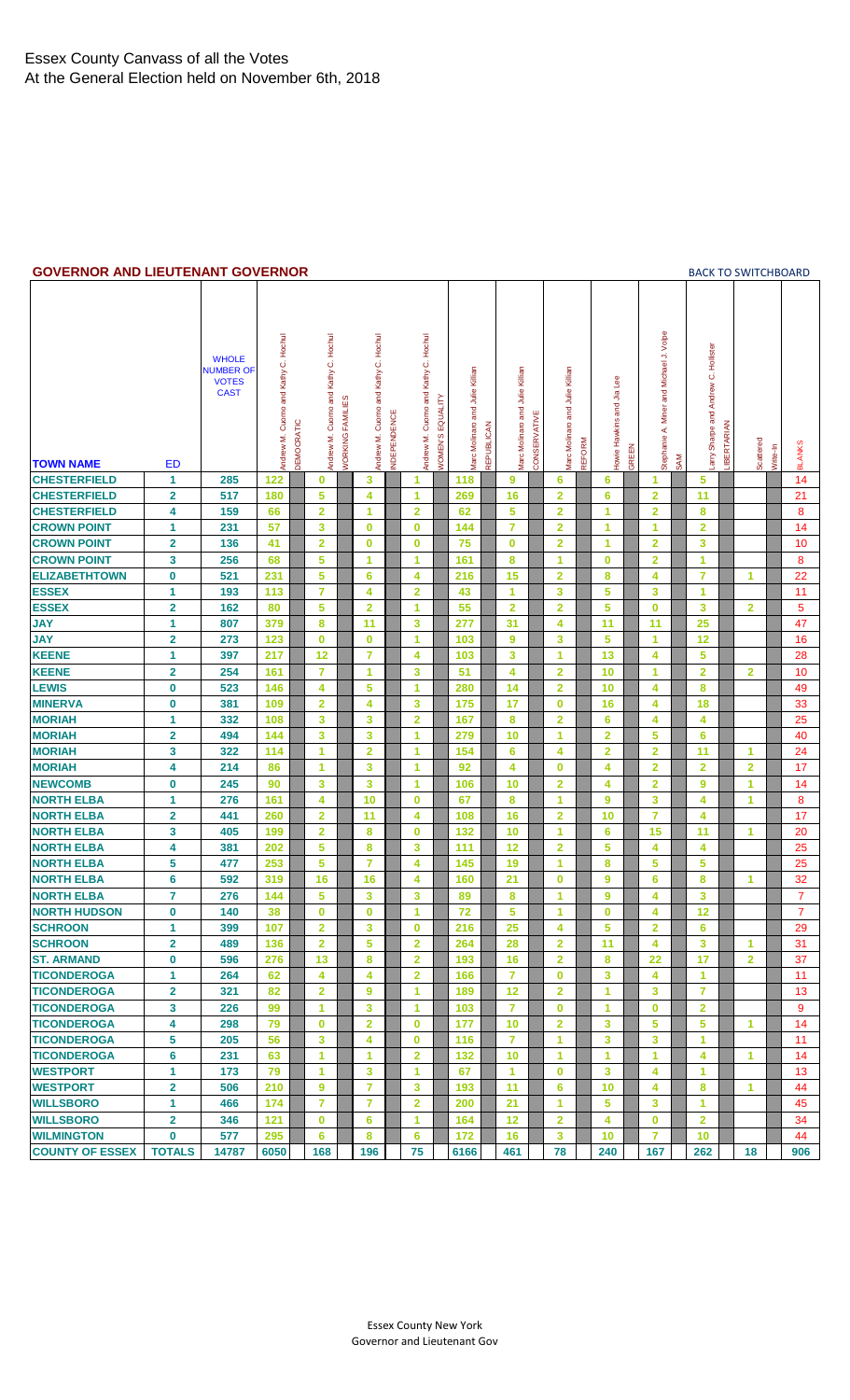#### <span id="page-2-0"></span>**COMPTROLLER** [BACK TO SWITCHBOARD](#page-0-0)

|                        |                         | <b>WHOLE</b><br><b>NUMBER OF</b><br><b>VOTES</b><br><b>CAST</b> |                    |                   |                            |                                |                         |             |                    |                |                         |               |                   |            |                   |              |                         |       |                         |             |           |          |                   |
|------------------------|-------------------------|-----------------------------------------------------------------|--------------------|-------------------|----------------------------|--------------------------------|-------------------------|-------------|--------------------|----------------|-------------------------|---------------|-------------------|------------|-------------------|--------------|-------------------------|-------|-------------------------|-------------|-----------|----------|-------------------|
|                        |                         |                                                                 | Thomas P. DiNapoli | <b>DEMOCRATIC</b> | DiNapoli<br>$\mathbf{a}^*$ | <b><i>NORKING FAMILIES</i></b> | Thomas P. DiNapoli      | NDEPENDENCE | Thomas P. DiNapoli | EQUALITY       | <b>DiNapoli</b>         |               | Jonathan Trichter | REPUBLICAN | Jonathan Trichter | CONSERVATIVE |                         |       | Cruger E. Gallaudet     | LIBERTARIAN |           |          |                   |
|                        |                         |                                                                 |                    |                   | Thomas                     |                                |                         |             |                    | <b>WOMEN'S</b> | Thomas P.               | <b>REFORM</b> |                   |            |                   |              | Mark Dunlea             | GREEN |                         |             | Scattered | Write-In | <b>BLANKS</b>     |
| <b>TOWN NAME</b>       | <b>ED</b>               |                                                                 |                    |                   |                            |                                |                         |             |                    |                |                         |               |                   |            |                   |              |                         |       |                         |             |           |          |                   |
| <b>CHESTERFIELD</b>    | 1                       | 285                                                             | 149                |                   | 5                          |                                | 4                       |             | 1                  |                | $\blacktriangleleft$    |               | 94                |            | 6                 |              | 6                       |       | 1                       |             |           |          | 18                |
| <b>CHESTERFIELD</b>    | $\overline{2}$          | 517                                                             | 229                |                   | 14                         |                                | 11                      |             | $\bf{0}$           |                | $\bf{0}$                |               | 201               |            | 12                |              | 9                       |       | $\overline{2}$          |             |           |          | 39                |
| <b>CHESTERFIELD</b>    | 4                       | 159                                                             | 92                 |                   | 3                          |                                | 3                       |             | 1                  |                | $\bf{0}$                |               | 40                |            | 5                 |              | 1                       |       | 0                       |             |           |          | 14                |
| <b>CROWN POINT</b>     | 1                       | 231                                                             | 76                 |                   | $\overline{\mathbf{2}}$    |                                | $\overline{\mathbf{2}}$ |             | $\bf{0}$           |                | 0                       |               | 124               |            | 4                 |              | 1                       |       | 1                       |             |           |          | 21                |
| <b>CROWN POINT</b>     | $\overline{2}$          | 136                                                             | 50                 |                   | 3                          |                                | 1                       |             | $\bf{0}$           |                | 1                       |               | 70                |            | $\overline{2}$    |              | $\bf{0}$                |       | 1                       |             |           |          | 8                 |
| <b>CROWN POINT</b>     | 3                       | 256                                                             | 92                 |                   | $\overline{2}$             |                                | 3                       |             | $\overline{2}$     |                | $\bf{0}$                |               | 131               |            | 4                 |              | $\bf{0}$                |       | 1                       |             |           |          | 21                |
| <b>ELIZABETHTOWN</b>   | $\mathbf 0$             | 521                                                             | 266                |                   | 10                         |                                | 15                      |             | 3                  |                | $\overline{\mathbf{1}}$ |               | 166               |            | 9                 |              | 4                       |       | 1                       |             |           |          | 46                |
| <b>ESSEX</b>           | 1                       | 193                                                             | 131                |                   | 6                          |                                | 4                       |             | $\overline{2}$     |                | 1                       |               | 32                |            | 3                 |              | 4                       |       | $\bf{0}$                |             |           |          | 10                |
| <b>ESSEX</b>           | $\overline{\mathbf{2}}$ | 162                                                             | 95                 |                   | $6\phantom{1}6$            |                                | 6                       |             | $\overline{2}$     |                | $\bf{0}$                |               | 40                |            | $\bf{0}$          |              | 3                       |       | 0                       |             |           |          | 10                |
| <b>JAY</b>             | 1                       | 807                                                             | 448                |                   | 17                         |                                | 13                      |             | $\overline{7}$     |                | 3                       |               | 250               |            | 22                |              | 13                      |       | 5                       |             |           |          | 29                |
| <b>JAY</b>             | $\overline{2}$          | 273                                                             | 155                |                   | $\overline{7}$             |                                | 5                       |             | 3                  |                | 1                       |               | 70                |            | $\overline{7}$    |              | 3                       |       | 3                       |             |           |          | 19                |
| <b>KEENE</b>           | 1                       | 397                                                             | 244                |                   | 13                         |                                | $\overline{7}$          |             | 5                  |                | $\bf{0}$                |               | 98                |            | 1                 |              | 3                       |       | $\overline{2}$          |             |           |          | 24                |
| <b>KEENE</b>           | $\overline{\mathbf{2}}$ | 254                                                             | 164                |                   | $\overline{7}$             |                                | $\overline{2}$          |             | $\overline{2}$     |                | $\bf{0}$                |               | 49                |            | 1                 |              | $\overline{7}$          |       | 1                       |             |           |          | 21                |
| <b>LEWIS</b>           | 0                       | 523                                                             | 228                |                   | 14                         |                                | 10                      |             | 1                  |                | $\bf{0}$                |               | 193               |            | 10                |              | 4                       |       | 7                       |             |           |          | 56                |
| <b>MINERVA</b>         | $\bf{0}$                | 381                                                             | 157                |                   | 12                         |                                | 9                       |             | 3                  |                | 1                       |               | 135               |            | 11                |              | 8                       |       | $\mathbf{2}$            |             |           |          | 43                |
| <b>MORIAH</b>          | 1                       | 332                                                             | 138                |                   | $\overline{7}$             |                                | 9                       |             | 1                  |                | $\bf{0}$                |               | 136               |            | 1                 |              | 5                       |       | $\overline{2}$          |             |           |          | 33                |
| <b>MORIAH</b>          | $\overline{\mathbf{2}}$ | 494                                                             | 186                |                   | 5                          |                                | 3                       |             | $\bf{0}$           |                | $\bf{0}$                |               | 231               |            | 6                 |              | 5                       |       | 3                       |             |           |          | 55                |
| <b>MORIAH</b>          | 3                       | 322                                                             | 131                |                   | 6                          |                                | 5                       |             | 1                  |                | 1                       |               | 127               |            | 8                 |              | 4                       |       | 4                       |             |           |          | 35                |
| <b>MORIAH</b>          | 4                       | 214                                                             | 97                 |                   | 2                          |                                | 1                       |             | 1                  |                | 1                       |               | 88                |            | 2                 |              | 3                       |       | $\overline{\mathbf{2}}$ |             |           |          | 17                |
| <b>NEWCOMB</b>         | 0                       | 245                                                             | 102                |                   | 5                          |                                | 8                       |             | $\overline{2}$     |                | 1                       |               | 98                |            | 10                |              | $\overline{\mathbf{2}}$ |       | 1                       |             |           |          | 16                |
| <b>NORTH ELBA</b>      | 1                       | 276                                                             | 170                |                   | 5                          |                                | 10                      |             | $\mathbf 0$        |                | 1                       |               | 49                |            | 5                 |              | 3                       |       | $\overline{7}$          |             |           |          | 26                |
| <b>NORTH ELBA</b>      | $\mathbf{2}$            | 441                                                             | 289                |                   | $\overline{7}$             |                                | 12                      |             | 5                  |                | $\overline{1}$          |               | 83                |            | 12                |              | 3                       |       | $\mathbf{2}$            |             |           |          | 27                |
| <b>NORTH ELBA</b>      | 3                       | 405                                                             | 226                |                   | $\bf{0}$                   |                                | 16                      |             | 3                  |                | 1                       |               | 111               |            | 8                 |              | 3                       |       | 5                       |             |           |          | 32                |
| <b>NORTH ELBA</b>      | 4                       | 381                                                             | 198                |                   | $\overline{7}$             |                                | 12                      |             | 4                  |                | $\mathbf 0$             |               | 112               |            | 12                |              | $\overline{7}$          |       | 1                       |             |           |          | 28                |
| <b>NORTH ELBA</b>      | 5                       | 477                                                             | 268                |                   | 10                         |                                | 11                      |             | 5                  |                | 1                       |               | 131               |            | 17                |              | 5                       |       | 1                       |             |           |          | 28                |
| <b>NORTH ELBA</b>      | 6                       | 592                                                             | 336                |                   | 14                         |                                | 15                      |             | 4                  |                | 1                       |               | 154               |            | 22                |              | 9                       |       | 3                       |             |           |          | 34                |
| <b>NORTH ELBA</b>      | $\overline{7}$          | 276                                                             | 161                |                   | 8                          |                                | 5                       |             | $\overline{2}$     |                | 1                       |               | 77                |            | $\overline{7}$    |              | 6                       |       | 1                       |             |           |          | 8                 |
| <b>NORTH HUDSON</b>    | $\mathbf 0$             | 140                                                             | 39                 |                   | $\bf{0}$                   |                                | $\bf{0}$                |             | 1                  |                | $\bf{0}$                |               | 78                |            | 6                 |              | 0                       |       | 4                       |             |           |          | $12 \overline{ }$ |
| <b>SCHROON</b>         | 1                       | 399                                                             | 129                |                   | $\overline{7}$             |                                | 8                       |             | $\overline{2}$     |                | $\overline{2}$          |               | 204               |            | 19                |              | $\overline{\mathbf{2}}$ |       | 1                       |             | 1         |          | 24                |
| <b>SCHROON</b>         | $\mathbf{2}$            | 489                                                             | 172                |                   | $\overline{7}$             |                                | 5                       |             | 3                  |                | $\overline{2}$          |               | 245               |            | 22                |              | 4                       |       | 1                       |             |           |          | 28                |
| <b>ST. ARMAND</b>      | 0                       | 596                                                             | 344                |                   | 12                         |                                | 20                      |             | 6                  |                | 3                       |               | 158               |            | 10                |              | 6                       |       | 5.                      |             |           |          | 32                |
| <b>TICONDEROGA</b>     | $\mathbf{1}$            | 264                                                             | 88                 |                   | $\overline{7}$             |                                | $\mathbf{9}$            |             | $\overline{2}$     |                | $\blacktriangleleft$    |               | 127               |            | 6                 |              | 1                       |       | $\blacktriangleleft$    |             |           |          | 22                |
| <b>TICONDEROGA</b>     | $\mathbf{2}$            | 321                                                             | 114                |                   | 4                          |                                | 8                       |             | $\bf{0}$           |                | $\bf{0}$                |               | 151               |            | $\overline{7}$    |              | 2                       |       | 3                       |             |           |          | 32                |
| <b>TICONDEROGA</b>     | 3                       | 226                                                             | 112                |                   | $\bf{0}$                   |                                | 4                       |             | 3                  |                | $\bf{0}$                |               | 87                |            | 6                 |              | $\bf{0}$                |       | 0                       |             |           |          | 14                |
| <b>TICONDEROGA</b>     | 4                       | 298                                                             | 90                 |                   | $\mathbf{2}$               |                                | 4                       |             | 1                  |                | 6                       |               | 153               |            | 9                 |              | $\overline{\mathbf{2}}$ |       | 3                       |             |           |          | 28                |
| <b>TICONDEROGA</b>     | 5                       | 205                                                             | 75                 |                   | 4                          |                                | 4                       |             | $\bf{0}$           |                | $\overline{2}$          |               | 99                |            | 5                 |              | 1                       |       | 3                       |             |           |          | 12                |
| <b>TICONDEROGA</b>     | 6                       | 231                                                             | 89                 |                   | 5                          |                                | 4                       |             | $\mathbf{2}$       |                | $\bf{0}$                |               | 107               |            | 5                 |              | 3                       |       | $\bf{0}$                |             |           |          | 16                |
| <b>WESTPORT</b>        | 1                       | 173                                                             | 92                 |                   | 6                          |                                | 4                       |             | $\mathbf{2}$       |                | $\bf{0}$                |               | 57                |            | 1                 |              | 4                       |       | 1                       |             |           |          | 6                 |
| <b>WESTPORT</b>        | $\mathbf{2}$            | 506                                                             | 257                |                   | 15                         |                                | 11                      |             | $\overline{2}$     |                | $\overline{2}$          |               | 149               |            | 12                |              | 9                       |       | 5                       |             |           |          | 44                |
| <b>WILLSBORO</b>       | 1                       | 466                                                             | 213                |                   | 11                         |                                | 6                       |             | $\mathbf{2}$       |                | $\bf{0}$                |               | 152               |            | 16                |              | 4                       |       | $\overline{2}$          |             |           |          | 60                |
| <b>WILLSBORO</b>       | $\overline{2}$          | 346                                                             | 152                |                   | $\blacktriangleleft$       |                                | 8                       |             | $\overline{2}$     |                | $\bf{0}$                |               | 127               |            | 10                |              | $\bf{0}$                |       | 1                       |             |           |          | 45                |
| <b>WILMINGTON</b>      | $\mathbf 0$             | 577                                                             | 306                |                   | 12                         |                                | 15                      |             | 4                  |                | $\bf{0}$                |               | 163               |            | 15                |              | $\overline{7}$          |       | $\overline{2}$          |             |           |          | 53                |
| <b>COUNTY OF ESSEX</b> | <b>TOTALS</b>           | 14787                                                           | 7150               |                   | 290                        |                                | 312                     |             | 92                 |                | 36                      |               | 5147              |            | 356               |              | 166                     |       | 91                      |             | 1.        |          | 1146              |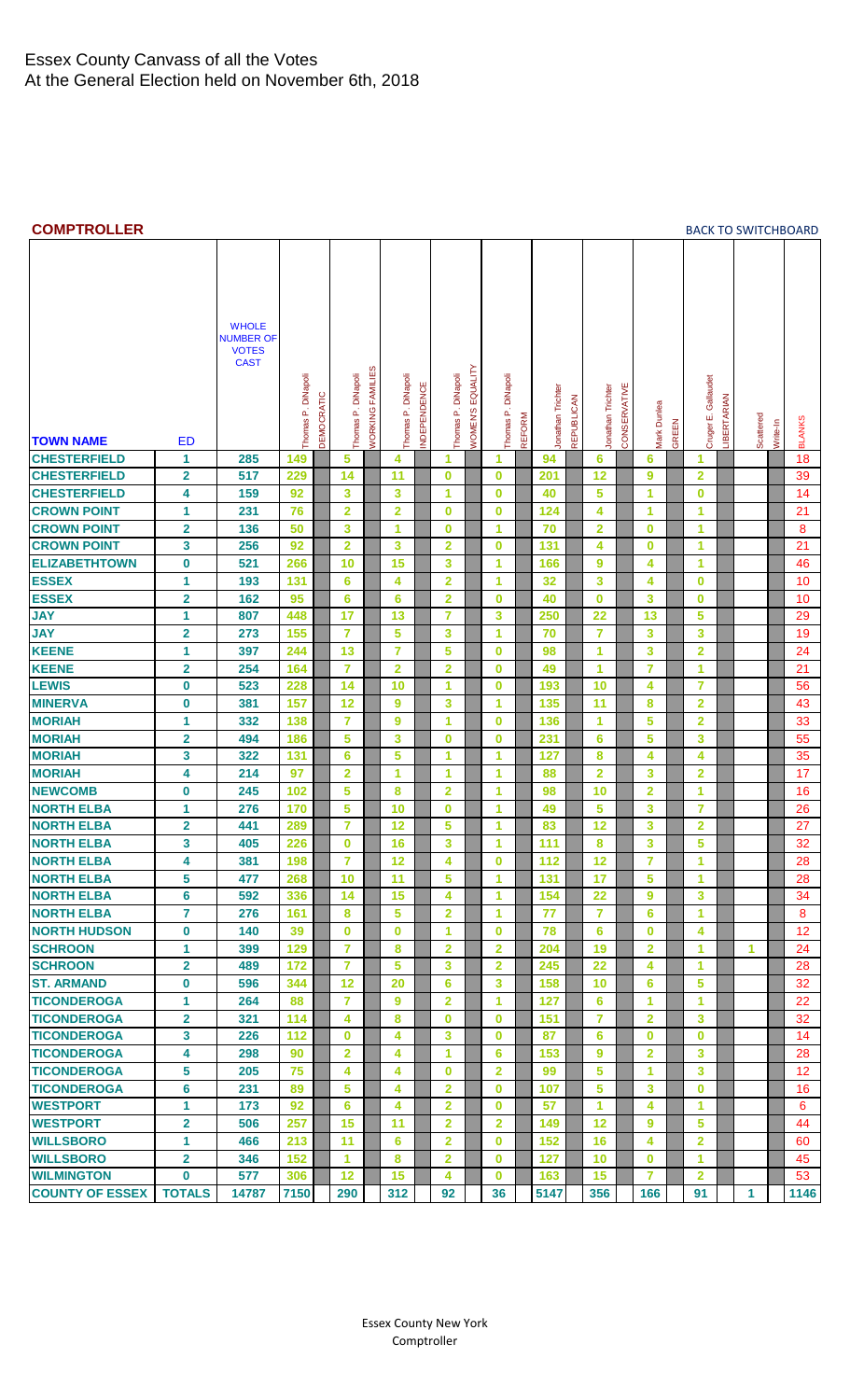#### <span id="page-3-0"></span>**ATTORNEY GENERAL** [BACK TO SWITCHBOARD](#page-0-0)

| <b>TOWN NAME</b>       | ED                      | <b>WHOLE</b><br><b>NUMBER OF</b><br><b>VOTES</b><br><b>CAST</b> | Letitia A. James | DEMOCRATIC | Lettia A. James         | <b>WORKING FAMILIES</b> | Lettia A. James         | NDEPENDENCE | Keith Wofford | <b>REPUBLICAN</b> | Keith Wofford  | CONSERVATIVE | Michael Sussman | GREEN | Nancy B. Sliwa | REFORM | Christopher B. Garvey   | LIBERTARIAN | Scattered    | Write-In | <b>BLANKS</b> |
|------------------------|-------------------------|-----------------------------------------------------------------|------------------|------------|-------------------------|-------------------------|-------------------------|-------------|---------------|-------------------|----------------|--------------|-----------------|-------|----------------|--------|-------------------------|-------------|--------------|----------|---------------|
| <b>CHESTERFIELD</b>    | 1                       | 285                                                             | 126              |            | 5                       |                         | $\bf{0}$                |             | 102           |                   | 10             |              | 5               |       | 4              |        | 1                       |             |              |          | 32            |
| <b>CHESTERFIELD</b>    | $\overline{\mathbf{2}}$ | 517                                                             | 186              |            | 12                      |                         | 5                       |             | 237           |                   | 13             |              | 8               |       | 2              |        | $\overline{\mathbf{2}}$ |             |              |          | 52            |
| <b>CHESTERFIELD</b>    | 4                       | 159                                                             | 77               |            | $\overline{\mathbf{2}}$ |                         | 1                       |             | 57            |                   | 4              |              | 1               |       | 1              |        | $\overline{\mathbf{2}}$ |             |              |          | 14            |
| <b>CROWN POINT</b>     | 1                       | 231                                                             | 65               |            | 1                       |                         | $\overline{2}$          |             | 131           |                   | 4              |              | 1               |       | $\bf{0}$       |        | $\overline{\mathbf{2}}$ |             |              |          | 25            |
| <b>CROWN POINT</b>     | $\overline{\mathbf{2}}$ | 136                                                             | 42               |            | 3                       |                         | $\bf{0}$                |             | 73            |                   | 0              |              | $\bf{0}$        |       | 1              |        | $\overline{\mathbf{2}}$ |             |              |          | 15            |
| <b>CROWN POINT</b>     | 3                       | 256                                                             | 75               |            | 3                       |                         | $\overline{2}$          |             | 143           |                   | 6              |              | $\bf{0}$        |       | $\bf{0}$       |        | 4                       |             |              |          | 23            |
| <b>ELIZABETHTOWN</b>   | 0                       | 521                                                             | 218              |            | 6                       |                         | 9                       |             | 211           |                   | 9              |              | 6               |       | 4              |        | 4                       |             |              |          | 54            |
| <b>ESSEX</b>           | 1                       | 193                                                             | 124              |            | 6                       |                         | $6\phantom{1}6$         |             | 40            |                   | 1              |              | 4               |       | 1              |        | 1                       |             |              |          | 10            |
| <b>ESSEX</b>           | $\overline{\mathbf{2}}$ | 162                                                             | 80               |            | 9                       |                         | 3                       |             | 52            |                   | $\bf{0}$       |              | 3               |       | 1              |        | 1                       |             | 2            |          | 11            |
| <b>JAY</b>             | 1                       | 807                                                             | 399              |            | 12                      |                         | 18                      |             | 297           |                   | 25             |              | 10              |       | $\bf{0}$       |        | 6                       |             |              |          | 40            |
| <b>JAY</b>             | $\overline{\mathbf{2}}$ | 273                                                             | 131              |            | 3                       |                         | $\overline{2}$          |             | 99            |                   | 9              |              | 3               |       | $\bf{0}$       |        | 3                       |             |              |          | 23            |
| <b>KEENE</b>           | 1                       | 397                                                             | 230              |            | 12                      |                         | 10                      |             | 108           |                   | 0              |              | 6               |       | 1              |        | $\overline{\mathbf{2}}$ |             |              |          | 28            |
| <b>KEENE</b>           | $\overline{\mathbf{2}}$ | 254                                                             | 160              |            | $\overline{7}$          |                         | 5                       |             | 53            |                   | 1              |              | 4               |       | 1              |        | 1                       |             |              |          | 22            |
| <b>LEWIS</b>           | 0                       | 523                                                             | 160              |            | $\overline{7}$          |                         | 6                       |             | 245           |                   | 10             |              | $\overline{7}$  |       | $\overline{2}$ |        | 12                      |             |              |          | 74            |
| <b>MINERVA</b>         | 0                       | 381                                                             | 139              |            | 10                      |                         | $\overline{7}$          |             | 148           |                   | 17             |              | 9               |       | 1              |        | 3                       |             |              |          | 47            |
| <b>MORIAH</b>          | 1                       | 332                                                             | 110              |            | $\overline{\mathbf{2}}$ |                         | 6                       |             | 149           |                   | 3              |              | 4               |       | 4              |        | $\overline{\mathbf{2}}$ |             |              |          | 52            |
| <b>MORIAH</b>          | $\overline{\mathbf{2}}$ | 494                                                             | 146              |            | 5                       |                         | 4                       |             | 259           |                   | 6              |              | 6               |       | $\overline{2}$ |        | 5                       |             |              |          | 61            |
| <b>MORIAH</b>          | 3                       | 322                                                             | 112              |            | $\overline{\mathbf{2}}$ |                         | $\overline{\mathbf{2}}$ |             | 138           |                   | 6              |              | 5               |       | $\bf{0}$       |        | 9                       |             |              |          | 48            |
| <b>MORIAH</b>          | 4                       | 214                                                             | 85               |            | 3                       |                         | 1                       |             | 90            |                   | 4              |              | 5               |       | 1              |        | 3                       |             |              |          | 22            |
| <b>NEWCOMB</b>         | 0                       | 245                                                             | 88               |            | 4                       |                         | $\overline{7}$          |             | 112           |                   | 10             |              | 1               |       | 2              |        | $\bf{0}$                |             |              |          | 21            |
| <b>NORTH ELBA</b>      | 1                       | 276                                                             | 156              |            | 1                       |                         | 6                       |             | 67            |                   | 5              |              | 8               |       | 1              |        | 6                       |             |              |          | 26            |
| <b>NORTH ELBA</b>      | $\overline{\mathbf{2}}$ | 441                                                             | 260              |            | 9                       |                         | 12                      |             | 100           |                   | 12             |              | 8               |       | $\bf{0}$       |        | 5                       |             |              |          | 35            |
| <b>NORTH ELBA</b>      | 3                       | 405                                                             | 187              |            | $\mathbf 0$             |                         | 10                      |             | 144           |                   | $\overline{7}$ |              | 5               |       | 1              |        | $\overline{7}$          |             |              |          | 44            |
| <b>NORTH ELBA</b>      | 4                       | 381                                                             | 173              |            | 9                       |                         | $\overline{7}$          |             | 125           |                   | 12             |              | 4               |       | 3              |        | 1                       |             |              |          | 47            |
| <b>NORTH ELBA</b>      | 5                       | 477                                                             | 229              |            | 9                       |                         | 8                       |             | 164           |                   | 19             |              | $\overline{2}$  |       | 1              |        | 3                       |             |              |          | 42            |
| <b>NORTH ELBA</b>      | 6                       | 592                                                             | 308              |            | 15                      |                         | 12                      |             | 174           |                   | 22             |              | 6               |       | $\overline{2}$ |        | 5                       |             |              |          | 48            |
| <b>NORTH ELBA</b>      | 7                       | 276                                                             | 146              |            | 6                       |                         | $\overline{2}$          |             | 89            |                   | 9              |              | 8               |       | 1              |        | 1                       |             |              |          | 14            |
| <b>NORTH HUDSON</b>    | 0                       | 140                                                             | 30               |            | 1                       |                         | $\overline{2}$          |             | 81            |                   | 6              |              | 1               |       | $\overline{2}$ |        | $\overline{2}$          |             |              |          | 15            |
| <b>SCHROON</b>         | 1                       | 399                                                             | 111              |            | 6                       |                         | 4                       |             | 221           |                   | 23             |              | $\bf{0}$        |       | 3              |        | $\bf{0}$                |             | 1            |          | 30            |
| <b>SCHROON</b>         | 2                       | 489                                                             | 154              |            | 5                       |                         | 3                       |             | 263           |                   | 26             |              | $\overline{7}$  |       | 1              |        | 3                       |             |              |          | 27            |
| <b>ST. ARMAND</b>      | 0                       | 596                                                             | 298              |            | 14                      |                         | 24                      |             | 192           |                   | 9              |              | $\overline{7}$  |       | 4              |        | $\overline{7}$          |             |              |          | 41            |
| <b>TICONDEROGA</b>     | 1                       | 264                                                             | 65               |            | 5                       |                         | 5                       |             | 145           |                   | 9              |              | $\bf{0}$        |       | 1              |        | 3                       |             |              |          | 31            |
| <b>TICONDEROGA</b>     | $\overline{2}$          | 321                                                             | 90               |            | 5                       |                         | 8                       |             | 163           |                   | 11             |              | $\overline{2}$  |       | $\bf{0}$       |        | $\overline{2}$          |             |              |          | 40            |
| <b>TICONDEROGA</b>     | 3                       | 226                                                             | 96               |            | 2                       |                         | 5                       |             | 95            |                   | 6              |              | $\overline{2}$  |       | $\bf{0}$       |        | $\bf{0}$                |             |              |          | 20            |
| <b>TICONDEROGA</b>     | 4                       | 298                                                             | 74               |            | 3                       |                         | 5                       |             | 166           |                   | 9              |              | 1               |       | $\overline{2}$ |        | 3                       |             |              |          | 35            |
| <b>TICONDEROGA</b>     | 5                       | 205                                                             | 61               |            | 3                       |                         | 3                       |             | 106           |                   | 8              |              | 3               |       | 2              |        | 4                       |             |              |          | 15            |
| <b>TICONDEROGA</b>     | 6                       | 231                                                             | 68               |            | 6                       |                         | 5                       |             | 121           |                   | 4              |              | 3               |       | 3              |        | $\overline{2}$          |             |              |          | 19            |
| <b>WESTPORT</b>        | 1                       | 173                                                             | 80               |            | 6                       |                         | 5                       |             | 66            |                   | 1              |              | 5               |       | $\bf{0}$       |        | 1                       |             |              |          | 9             |
| <b>WESTPORT</b>        | $\overline{\mathbf{2}}$ | 506                                                             | 219              |            | 16                      |                         | 8                       |             | 183           |                   | 10             |              | 14              |       | 5              |        | 5                       |             |              |          | 46            |
| <b>WILLSBORO</b>       | 1                       | 466                                                             | 184              |            | $\overline{7}$          |                         | 8                       |             | 176           |                   | 18             |              | 5               |       | 1              |        | 4                       |             |              |          | 63            |
| <b>WILLSBORO</b>       | $\mathbf{2}$            | 346                                                             | 125              |            | 1                       |                         | $\overline{7}$          |             | 149           |                   | 9              |              | $\overline{2}$  |       | $\bf{0}$       |        | $\mathbf{2}$            |             |              |          | 51            |
| <b>WILMINGTON</b>      | 0                       | 577                                                             | 282              |            | 8                       |                         | 7                       |             | 181           |                   | 17             |              | 8               |       | 3              |        | 7                       |             |              |          | 64            |
| <b>COUNTY OF ESSEX</b> | <b>TOTALS</b>           | 14787                                                           | 6149             |            | 251                     |                         | 252                     |             | 5915          |                   | 390            |              | 189             |       | 64             |        | 138                     |             | $\mathbf{3}$ |          | 1436          |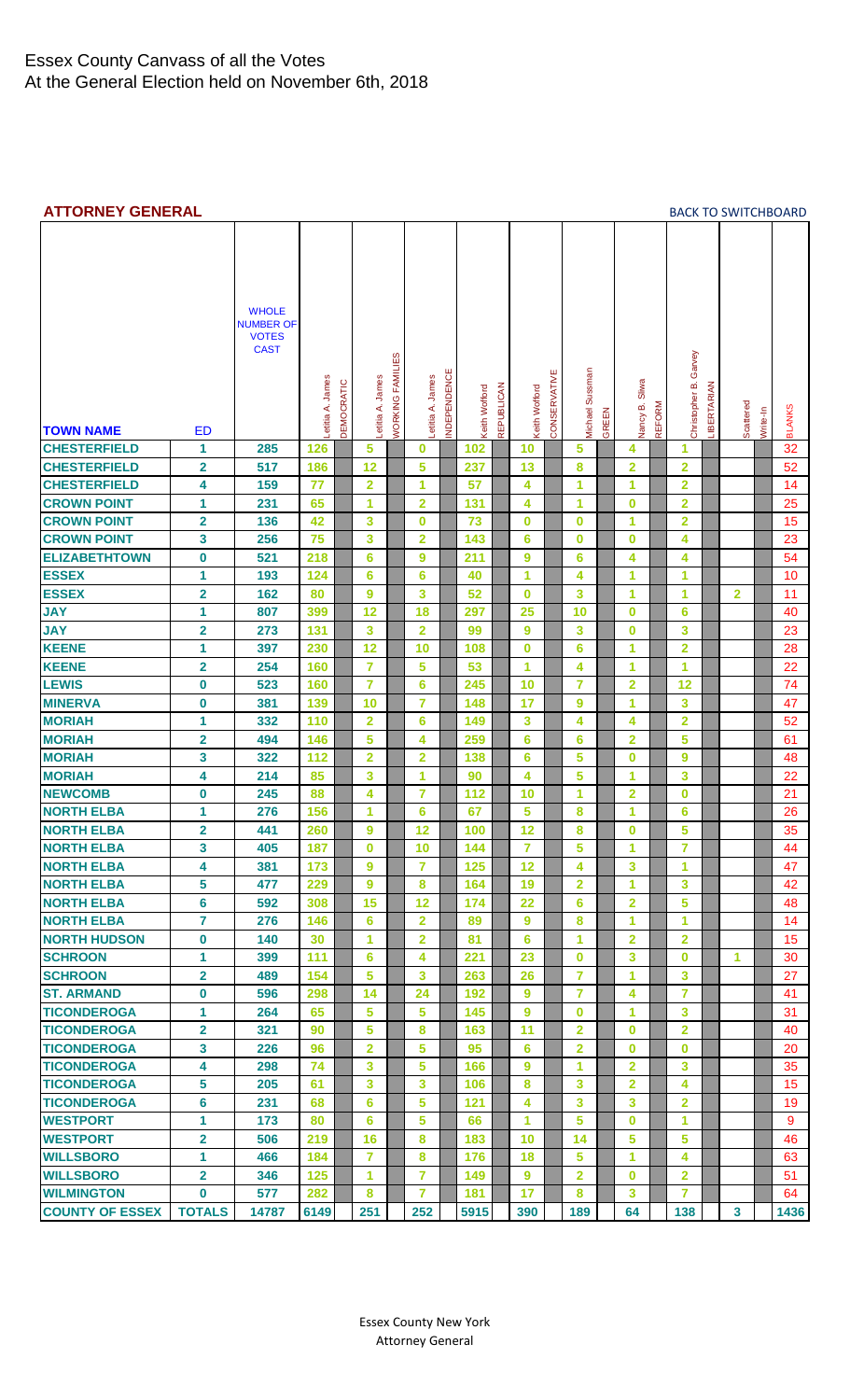#### <span id="page-4-0"></span>**UNITED STATES SENATOR [BACK TO SWITCHBOARD](#page-0-0)**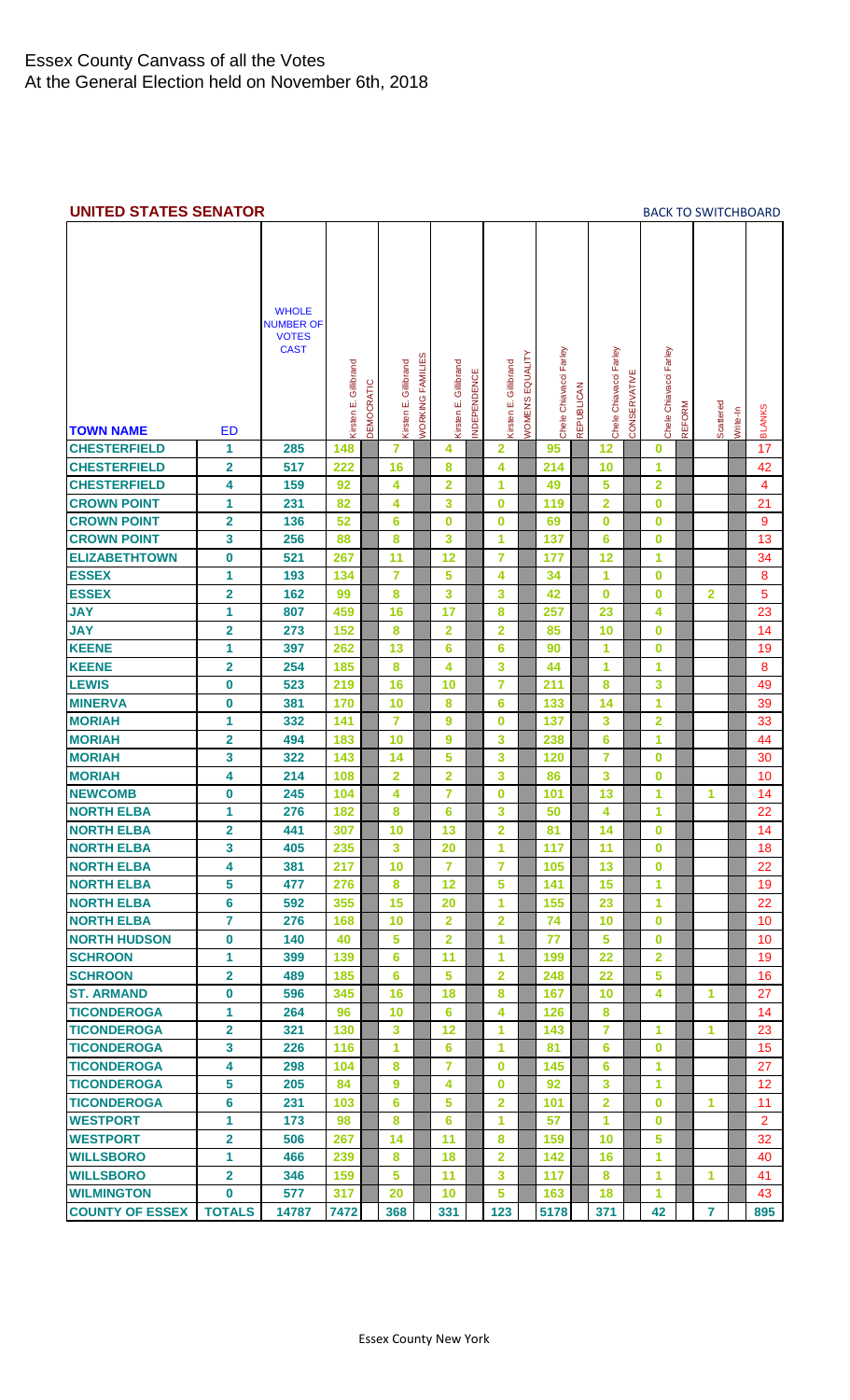#### <span id="page-5-0"></span>**REPRESENTATIVE IN CONGRESS 21st DISTRICT** [BACK TO SWITCHBOARD](#page-0-0)

| <b>TOWN NAME</b>       | <b>ED</b>               | <b>WHOLE</b><br><b>NUMBER OF</b><br><b>VOTES</b><br><b>CAST</b> | Tedra L. Cobb | DEMOCRATIC | Tedra L. Cobb           | <b>WORKING FAMILIES</b> | Tedra L. Cobb   | <b><i>NOMEN'S EQUALITY</i></b> | Elise M. Stefanik | REPUBLICAN | Elise M. Stefanik | CONSERVATIVE | Elise M. Stefanik       | NDEPENDENCE | Elise M. Stefanik       | <b>REFORM</b> | -ynn Kahn            | GREEN | Scattered      | Write-in | <b>BLANKS</b>  |
|------------------------|-------------------------|-----------------------------------------------------------------|---------------|------------|-------------------------|-------------------------|-----------------|--------------------------------|-------------------|------------|-------------------|--------------|-------------------------|-------------|-------------------------|---------------|----------------------|-------|----------------|----------|----------------|
| <b>CHESTERFIELD</b>    | 1                       | 285                                                             | 131           |            | 4                       |                         | 1               |                                | 127               |            | 11                |              | 2                       |             | 3                       |               | 5                    |       |                |          | 1              |
| <b>CHESTERFIELD</b>    | 2                       | 517                                                             | 208           |            | 9                       |                         | $\overline{2}$  |                                | 266               |            | 14                |              | 6                       |             | $\bf{0}$                |               | 8                    |       |                |          | 4              |
| <b>CHESTERFIELD</b>    | 4                       | 159                                                             | 78            |            | 4                       |                         | $\bf{0}$        |                                | 69                |            | $\overline{2}$    |              | $\overline{2}$          |             | $\mathbf{2}$            |               | $\bf{0}$             |       |                |          | $\overline{2}$ |
| <b>CROWN POINT</b>     | 1                       | 231                                                             | 68            |            | $\overline{\mathbf{2}}$ |                         | $\bf{0}$        |                                | 145               |            | 4                 |              | 3                       |             | $\bf{0}$                |               | 3                    |       |                |          | 6              |
| <b>CROWN POINT</b>     | $\overline{\mathbf{2}}$ | 136                                                             | 46            |            | 4                       |                         | $\bf{0}$        |                                | 83                |            | $\bf{0}$          |              | $\overline{2}$          |             | $\bf{0}$                |               | $\bf{0}$             |       |                |          | 1              |
| <b>CROWN POINT</b>     | 3                       | 256                                                             | 84            |            | 3                       |                         | $\bf{0}$        |                                | 153               |            | 5                 |              | $\mathbf{2}$            |             | $\bf{0}$                |               | $\mathbf{2}$         |       |                |          | $\overline{7}$ |
| <b>ELIZABETHTOWN</b>   | $\mathbf 0$             | 521                                                             | 236           |            | 11                      |                         | 9               |                                | 243               |            | $\overline{7}$    |              | 5                       |             | $\overline{2}$          |               | 4                    |       |                |          | 4              |
| <b>ESSEX</b>           | 1                       | 193                                                             | 132           |            | 5                       |                         | 3               |                                | 44                |            | 3                 |              | $\bf{0}$                |             | 1                       |               | 3                    |       |                |          | $\overline{2}$ |
| <b>ESSEX</b>           | $\overline{\mathbf{2}}$ | 162                                                             | 88            |            | $\overline{7}$          |                         | 3               |                                | 54                |            | 1                 |              | 4                       |             | $\bf{0}$                |               | 1                    |       |                |          | 4              |
| <b>JAY</b>             | 1                       | 807                                                             | 426           |            | 16                      |                         | 10              |                                | 301               |            | 24                |              | 14                      |             | $\bf{0}$                |               | $\overline{7}$       |       |                |          | 9              |
| <b>JAY</b>             | $\overline{\mathbf{2}}$ | 273                                                             | 134           |            | 4                       |                         | 3               |                                | 103               |            | 12                |              | 3                       |             | 1                       |               | 4                    |       |                |          | 9              |
| <b>KEENE</b>           | 1                       | 397                                                             | 259           |            | 14                      |                         | $\overline{7}$  |                                | 106               |            | $\bf{0}$          |              | $\overline{2}$          |             | $\bf{0}$                |               | 5                    |       |                |          | 4              |
| <b>KEENE</b>           | $\overline{\mathbf{2}}$ | 254                                                             | 174           |            | 11                      |                         | 6               |                                | 54                |            | 5                 |              | $\overline{\mathbf{2}}$ |             | $\bf{0}$                |               | $\overline{2}$       |       |                |          | $\mathbf{0}$   |
| <b>LEWIS</b>           | $\mathbf 0$             | 523                                                             | 179           |            | 10                      |                         | 3               |                                | 287               |            | 13                |              | $\overline{7}$          |             | 4                       |               | 12                   |       |                |          | 8              |
| <b>MINERVA</b>         | 0                       | 381                                                             | 159           |            | 11                      |                         | 6               |                                | 163               |            | 13                |              | 6                       |             | 1                       |               | 6                    |       | 1              |          | 15             |
| <b>MORIAH</b>          | 1                       | 332                                                             | 138           |            | 8                       |                         | 4               |                                | 159               |            | 5                 |              | 4                       |             | $\bf{0}$                |               | 1                    |       |                |          | 13             |
| <b>MORIAH</b>          | $\overline{\mathbf{2}}$ | 494                                                             | 160           |            | 6                       |                         | 1               |                                | 298               |            | 5                 |              | 4                       |             | 1                       |               | 6                    |       |                |          | 13             |
| <b>MORIAH</b>          | 3                       | 322                                                             | 127           |            | 6                       |                         | 1               |                                | 156               |            | 12                |              | 5                       |             | $\overline{\mathbf{2}}$ |               | $\overline{2}$       |       |                |          | 11             |
| <b>MORIAH</b>          | 4                       | 214                                                             | 101           |            | $\overline{2}$          |                         | 1               |                                | 100               |            | 4                 |              | $\bf{0}$                |             | $\bf{0}$                |               | 3                    |       |                |          | 3              |
| <b>NEWCOMB</b>         | 0                       | 245                                                             | 91            |            | 4                       |                         | $\overline{2}$  |                                | 122               |            | 15                |              | 3                       |             | $\overline{2}$          |               | $\bf{0}$             |       |                |          | 6              |
| <b>NORTH ELBA</b>      | 1                       | 276                                                             | 173           |            | 3                       |                         | $\bf{0}$        |                                | 80                |            | 5                 |              | 1                       |             | $\bf{0}$                |               | 5                    |       |                |          | 9              |
| <b>NORTH ELBA</b>      | $\overline{\mathbf{2}}$ | 441                                                             | 287           |            | $\overline{7}$          |                         | 5               |                                | 109               |            | 15                |              | $\overline{2}$          |             | 1                       |               | 11                   |       |                |          | 4              |
| <b>NORTH ELBA</b>      | 3                       | 405                                                             | 209           |            | 6                       |                         | 5               |                                | 159               |            | 9                 |              | 5                       |             | $\bf{0}$                |               | 4                    |       |                |          | 8              |
| <b>NORTH ELBA</b>      | 4                       | 381                                                             | 186           |            | $\overline{7}$          |                         | 6               |                                | 145               |            | 11                |              | 9                       |             | 1                       |               | 9                    |       |                |          | $\mathbf{7}$   |
| <b>NORTH ELBA</b>      | 5                       | 477                                                             | 257           |            | 8                       |                         | $6\phantom{1}6$ |                                | 178               |            | 14                |              | 6                       |             | $\bf{0}$                |               | 3                    |       |                |          | 5              |
| <b>NORTH ELBA</b>      | 6                       | 592                                                             | 343           |            | 14                      |                         | $\overline{7}$  |                                | 188               |            | 24                |              | 3                       |             | $\bf{0}$                |               | $\overline{7}$       |       |                |          | 6              |
| <b>NORTH ELBA</b>      | 7                       | 276                                                             | 146           |            | 9                       |                         | 3               |                                | 98                |            | 9                 |              | 1                       |             | 1                       |               | 9                    |       |                |          | $\Omega$       |
| <b>NORTH HUDSON</b>    | $\bf{0}$                | 140                                                             | 29            |            | $\overline{2}$          |                         | 1               |                                | 92                |            | 6                 |              | 1                       |             | $\bf{0}$                |               | $\bf{0}$             |       |                |          | 9              |
| <b>SCHROON</b>         | 1                       | 399                                                             | 128           |            | 6                       |                         | 1               |                                | 222               |            | 25                |              | 5                       |             | $\overline{2}$          |               | $\overline{2}$       |       |                |          | 8              |
| <b>SCHROON</b>         | $\overline{\mathbf{2}}$ | 489                                                             | 169           |            | 8                       |                         | 3               |                                | 269               |            | 23                |              | 3                       |             | 3                       |               | 5                    |       |                |          | 6              |
| <b>ST. ARMAND</b>      | 0                       | 596                                                             | 320           |            | 18                      |                         | 10              |                                | 205               |            | 15                |              | 5                       |             | $\overline{2}$          |               | 9                    |       |                |          | 12             |
| <b>TICONDEROGA</b>     | 1                       | 264                                                             | 79            |            | 6                       |                         | 3               |                                | 151               |            | 9                 |              | 4                       |             | $\bf{0}$                |               | 8                    |       |                |          | 4              |
| <b>TICONDEROGA</b>     | $\overline{\mathbf{2}}$ | 321                                                             | 100           |            | 1                       |                         | 3               |                                | 182               |            | 11                |              | 8                       |             | 1                       |               | 1                    |       | 1.             |          | 13             |
| <b>TICONDEROGA</b>     | 3                       | 226                                                             | 98            |            | 1                       |                         | 3               |                                | 109               |            | 6                 |              | $\mathbf{3}$            |             | $\bf{0}$                |               | 1                    |       |                |          | $\overline{5}$ |
| <b>TICONDEROGA</b>     | 4                       | 298                                                             | 80            |            | 3                       |                         | 1               |                                | 187               |            | 10                |              | 3                       |             | 3                       |               | 4                    |       |                |          | $\overline{7}$ |
| <b>TICONDEROGA</b>     | 5                       | 205                                                             | 66            |            | 5                       |                         | $\bf{0}$        |                                | 117               |            | $6\phantom{1}6$   |              | 5                       |             | 1                       |               | $\blacktriangleleft$ |       |                |          | $\overline{4}$ |
| <b>TICONDEROGA</b>     | 6                       | 231                                                             | 85            |            | 5                       |                         | $\mathbf{3}$    |                                | 129               |            | 3                 |              | 1                       |             | $\bf{0}$                |               | 1                    |       | 1.             |          | 3              |
| <b>WESTPORT</b>        | 1                       | 173                                                             | 95            |            | 4                       |                         | $\overline{2}$  |                                | 66                |            | $\overline{2}$    |              | 1                       |             | $\bf{0}$                |               | $\bf{0}$             |       |                |          | 3              |
| <b>WESTPORT</b>        | $\overline{\mathbf{2}}$ | 506                                                             | 252           |            | 17                      |                         | 6               |                                | 192               |            | 9                 |              | 8                       |             | 3                       |               | 11                   |       |                |          | 8              |
| <b>WILLSBORO</b>       | 1                       | 466                                                             | 224           |            | 10                      |                         | 4               |                                | 197               |            | 17                |              | 6                       |             | $\bf{0}$                |               | 1                    |       |                |          | $\overline{7}$ |
| <b>WILLSBORO</b>       | $\overline{2}$          | 346                                                             | 145           |            | 10                      |                         | $\overline{2}$  |                                | 158               |            | 12                |              | 5                       |             | 1                       |               | $\overline{2}$       |       |                |          | 11             |
| <b>WILMINGTON</b>      | 0                       | 577                                                             | 318           |            | 10                      |                         | 5               |                                | 195               |            | 23                |              | $\overline{7}$          |             | 3                       |               | 5                    |       |                |          | 11             |
| <b>COUNTY OF ESSEX</b> | <b>TOTALS</b>           | 14787                                                           | 6808          |            | 301                     |                         | 141             |                                | 6461              |            | 419               |              | 168                     |             | 41                      |               | 173                  |       | 3 <sup>1</sup> |          | 272            |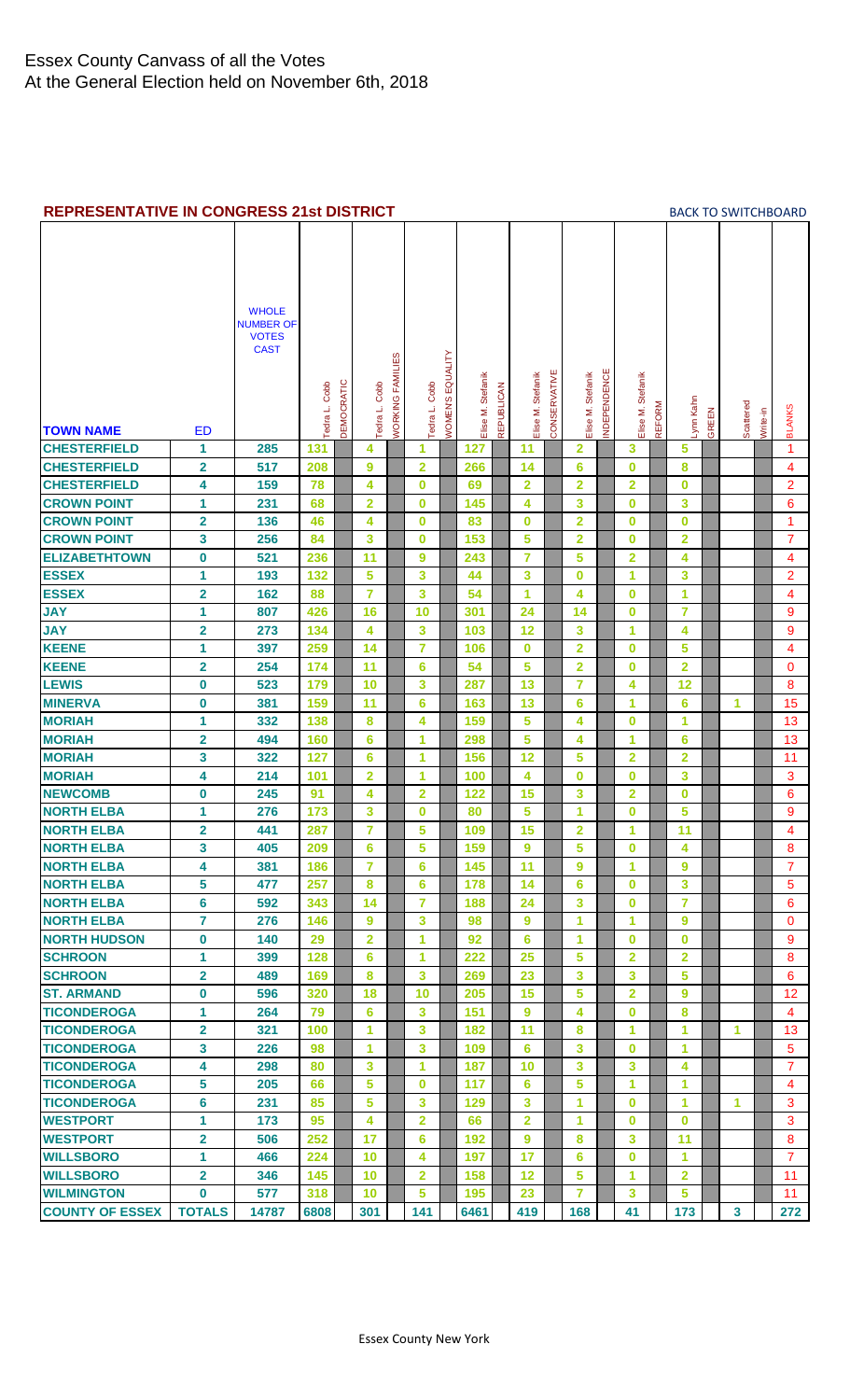<span id="page-6-0"></span>

| <b>STATE SENATOR 45th DISTRICT</b> |                         |                                                                 |                |            |                  |                                |                      |                   |                      |              |                      |            |                         |               | <b>BACK TO SWITCHBOARD</b> |          |                     |
|------------------------------------|-------------------------|-----------------------------------------------------------------|----------------|------------|------------------|--------------------------------|----------------------|-------------------|----------------------|--------------|----------------------|------------|-------------------------|---------------|----------------------------|----------|---------------------|
| <b>TOWN NAME</b>                   | ED                      | <b>WHOLE</b><br><b>NUMBER OF</b><br><b>VOTES</b><br><b>CAST</b> | Emily L. Martz | DEMOCRATIC | Emily L. Martz   | <b><i>NORKING FAMILIES</i></b> | Elizabeth O'C Little | <b>REPUBLICAN</b> | Elizabeth O'C Little | CONSERVATIVE | Elizabeth O'C Little | NDEPENDENC | Elizabeth O'C Little    | <b>REFORM</b> | Scattered                  | Write-In | <b>BLANKS</b>       |
| <b>CHESTERFIELD</b>                | 1                       | 285                                                             | 109            |            | $\boldsymbol{9}$ |                                | 141                  |                   | 15                   |              | $\overline{2}$       |            | $\bf{0}$                |               |                            |          | $\overline{9}$      |
| <b>CHESTERFIELD</b>                | 2                       | 517                                                             | 144            |            | 9                |                                | 312                  |                   | 20                   |              | 11                   |            | $\bf{0}$                |               |                            |          | 21                  |
|                                    |                         |                                                                 |                |            | $\overline{2}$   |                                |                      |                   | 5                    |              | $\overline{2}$       |            | 1                       |               |                            |          |                     |
| <b>CHESTERFIELD</b>                | 4                       | 159                                                             | 64             |            |                  |                                | 79                   |                   |                      |              |                      |            |                         |               |                            |          | 6<br>$\overline{7}$ |
| <b>CROWN POINT</b>                 | 1                       | 231                                                             | 43             |            | 2                |                                | 165                  |                   | $\boldsymbol{9}$     |              | 4                    |            | 1                       |               |                            |          |                     |
| <b>CROWN POINT</b>                 | 2                       | 136                                                             | 39             |            | 3                |                                | 83                   |                   | $\overline{2}$       |              | 3                    |            | 0                       |               |                            |          | 6                   |
| <b>CROWN POINT</b>                 | 3                       | 256                                                             | 54             |            | 1                |                                | 171                  |                   | 12                   |              | 5                    |            | 1                       |               |                            |          | 12                  |
| <b>ELIZABETHTOWN</b>               | 0                       | 521                                                             | 185            |            | 10               |                                | 293                  |                   | 11                   |              | 11                   |            | $\overline{2}$          |               |                            |          | 9                   |
| <b>ESSEX</b>                       | 1                       | 193                                                             | 111            |            | 7                |                                | 63                   |                   | 3                    |              | 5                    |            | $\overline{2}$          |               |                            |          | $\overline{2}$      |
| <b>ESSEX</b>                       | $\overline{\mathbf{2}}$ | 162                                                             | 66             |            | 10               |                                | 72                   |                   | 3                    |              | 4                    |            | 1                       |               |                            |          | 6                   |
| <b>JAY</b>                         | 1                       | 807                                                             | 357            |            | 19               |                                | 361                  |                   | 33                   |              | 20                   |            | $\bf{0}$                |               | 1                          |          | 16                  |
| <b>JAY</b>                         | $\overline{\mathbf{2}}$ | 273                                                             | 111            |            | 3                |                                | 132                  |                   | 12                   |              | 8                    |            | $\overline{2}$          |               |                            |          | 5                   |
| <b>KEENE</b>                       | 1                       | 397                                                             | 231            |            | 15               |                                | 132                  |                   | 1                    |              | 5                    |            | 3                       |               |                            |          | 10                  |
| <b>KEENE</b>                       | 2                       | 254                                                             | 150            |            | 11               |                                | 70                   |                   | 5                    |              | 8                    |            | 1                       |               |                            |          | 9                   |
| <b>LEWIS</b>                       | 0                       | 523                                                             | 116            |            | 8                |                                | 341                  |                   | 17                   |              | 13                   |            | 4                       |               |                            |          | 24                  |
| <b>MINERVA</b>                     | $\bf{0}$                | 381                                                             | 107            |            | 10               |                                | 208                  |                   | 17                   |              | 11                   |            | $\overline{2}$          |               | 4                          |          | 22                  |
| <b>MORIAH</b>                      | 1                       | 332                                                             | 83             |            | 3                |                                | 210                  |                   | 8                    |              | 11                   |            | 1                       |               |                            |          | 16                  |
| <b>MORIAH</b>                      | 2                       | 494                                                             | 102            |            | 6                |                                | 334                  |                   | 13                   |              | 9                    |            | 4                       |               |                            |          | 26                  |
| <b>MORIAH</b>                      | 3                       | 322                                                             | 85             |            | 3                |                                | 194                  |                   | $\overline{7}$       |              | 5                    |            | 4                       |               |                            |          | 24                  |
| <b>MORIAH</b>                      | 4                       | 214                                                             | 71             |            | 5                |                                | 122                  |                   | 3                    |              | 1                    |            | 1                       |               |                            |          | 11                  |
| <b>NEWCOMB</b>                     | 0                       | 245                                                             | 59             |            | 2                |                                | 145                  |                   | 18                   |              | 12                   |            | 1                       |               |                            |          | 8                   |
| <b>NORTH ELBA</b>                  | 1                       | 276                                                             | 128            |            | 1                |                                | 119                  |                   | 5                    |              | 9                    |            | 1                       |               |                            |          | 13                  |
| <b>NORTH ELBA</b>                  | 2                       | 441                                                             | 229            |            | 6                |                                | 156                  |                   | 19                   |              | 15                   |            | 1                       |               |                            |          | 15                  |
| <b>NORTH ELBA</b>                  | 3                       | 405                                                             | 147            |            | $6\phantom{1}$   |                                | 206                  |                   | 13                   |              | 18                   |            | 1                       |               |                            |          | 14                  |
| <b>NORTH ELBA</b>                  | 4                       | 381                                                             | 144            |            | 9                |                                | 186                  |                   | 12                   |              | 16                   |            | $\bf{0}$                |               |                            |          | 14                  |
| <b>NORTH ELBA</b>                  | 5                       | 477                                                             | 179            |            | 10               |                                | 223                  |                   | 22                   |              | 19                   |            | $\overline{2}$          |               |                            |          | 22                  |
| <b>NORTH ELBA</b>                  | $6\phantom{a}$          | 592                                                             | 260            |            | 14               |                                | 248                  |                   | 27                   |              | 18                   |            | $\overline{\mathbf{2}}$ |               |                            |          | 23                  |
| <b>NORTH ELBA</b>                  | $\overline{7}$          | 276                                                             | 117            |            | 10               |                                | 127                  |                   | 11                   |              | 3                    |            | 1                       |               |                            |          | $\overline{7}$      |
| <b>NORTH HUDSON</b>                | $\bf{0}$                | 140                                                             | 18             |            | $\overline{2}$   |                                | 104                  |                   | 7                    |              | 3                    |            | $\overline{\mathbf{2}}$ |               |                            |          | $\overline{4}$      |
| <b>SCHROON</b>                     | 1                       | 399                                                             | 100            |            | $\mathbf{3}$     |                                | 242                  |                   | 29                   |              | 9                    |            | 3                       |               |                            |          | 13                  |
| <b>SCHROON</b>                     | $\overline{\mathbf{2}}$ | 489                                                             | 133            |            | 3                |                                | 302                  |                   | 25                   |              | $\overline{7}$       |            | 3                       |               |                            |          | 16                  |
| <b>ST. ARMAND</b>                  | $\bf{0}$                | 596                                                             | 258            |            | 21               |                                | 255                  |                   | 19                   |              | 21                   |            | 3                       |               |                            |          | 19                  |
| <b>TICONDEROGA</b>                 | 1                       | 264                                                             | 50             |            | 4                |                                | 180                  |                   | 11                   |              | 9                    |            | $\bf{0}$                |               |                            |          | 10                  |
| <b>TICONDEROGA</b>                 | $\overline{\mathbf{2}}$ | 321                                                             | 61             |            | $\bf{0}$         |                                | 219                  |                   | 12                   |              | 10                   |            | 3                       |               | 1                          |          | 15                  |
| <b>TICONDEROGA</b>                 | 3                       | 226                                                             | 61             |            | 0                |                                | 142                  |                   | 10                   |              | 7                    |            | $\bf{0}$                |               |                            |          | 6                   |
| <b>TICONDEROGA</b>                 | 4                       | 298                                                             | 51             |            | $\overline{2}$   |                                | 210                  |                   | 17                   |              | 11                   |            | $\bf{0}$                |               |                            |          | $\overline{7}$      |
| <b>TICONDEROGA</b>                 | 5                       | 205                                                             | 42             |            | 3                |                                | 139                  |                   | 8                    |              | $\overline{7}$       |            | $\overline{2}$          |               |                            |          | 4                   |
| <b>TICONDEROGA</b>                 | $6\phantom{a}$          | 231                                                             | 48             |            | 3                |                                | 158                  |                   | 4                    |              | 11                   |            | $\bf{0}$                |               |                            |          | $\overline{7}$      |
| <b>WESTPORT</b>                    | 1                       | 173                                                             | 63             |            | $5\phantom{1}$   |                                | 90                   |                   | 3                    |              | 9                    |            | 1                       |               |                            |          | $\overline{2}$      |
| <b>WESTPORT</b>                    | 2                       | 506                                                             | 179            |            | 21               |                                | 250                  |                   | 17                   |              | 14                   |            | 1                       |               |                            |          | 24                  |
| <b>WILLSBORO</b>                   | 1                       | 466                                                             | 160            |            | 12               |                                | 234                  |                   | 25                   |              | 9                    |            | $\overline{2}$          |               |                            |          | 24                  |
| <b>WILLSBORO</b>                   | $\overline{\mathbf{2}}$ | 346                                                             | 101            |            | 4                |                                | 197                  |                   | 10                   |              | 10                   |            | 1                       |               |                            |          | 23                  |
| <b>WILMINGTON</b>                  | $\bf{0}$                | 577                                                             | 236            |            | 13               |                                | 256                  |                   | 21                   |              | 22                   |            | 4                       |               |                            |          | 25                  |
| <b>COUNTY OF ESSEX</b>             | <b>TOTALS</b>           | 14787                                                           | 5052           |            | 290              |                                | 7871                 |                   | 541                  |              | 407                  |            | 64                      |               | 6                          |          | 556                 |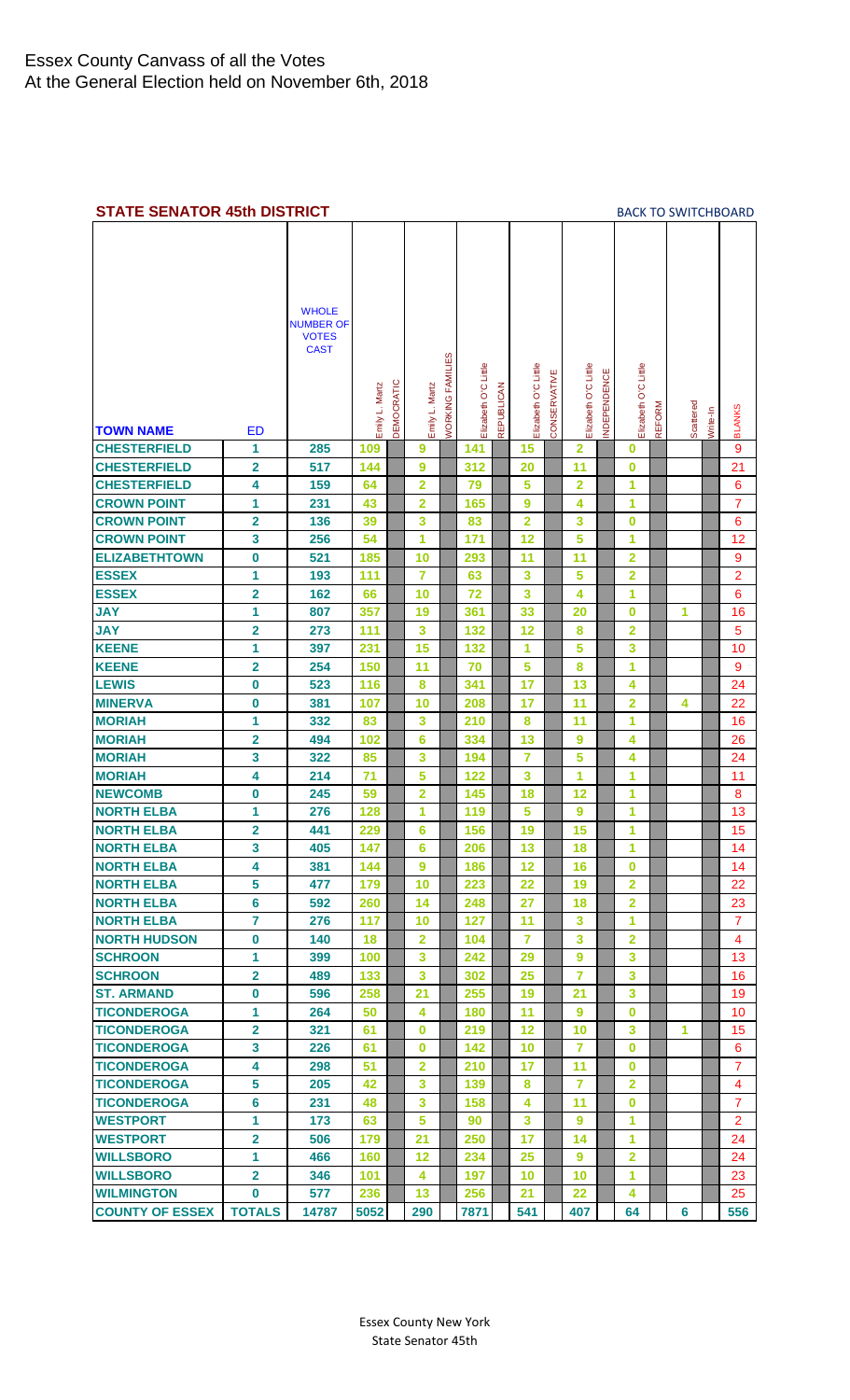<span id="page-7-0"></span>

| <b>MEMBER OF ASSEMBLY 114th DISTRICT</b> |                         |                                                                 |                |            |                          |              |                |             |                   |                            |           |          | <b>BACK TO SWITCHBOARD</b> |
|------------------------------------------|-------------------------|-----------------------------------------------------------------|----------------|------------|--------------------------|--------------|----------------|-------------|-------------------|----------------------------|-----------|----------|----------------------------|
|                                          |                         | <b>WHOLE</b><br><b>NUMBER OF</b><br><b>VOTES</b><br><b>CAST</b> |                |            |                          |              |                |             |                   |                            |           |          |                            |
|                                          |                         |                                                                 | Daniel G. Stec | REPUBLICAN | <b>Stec</b><br>Daniel G. | CONSERVATIVE | Daniel G. Stec | NDEPENDENCE | Kathryn K. Wilson | ES<br><b>VORKING FAMIL</b> | Scattered | Write-In | <b>BLANKS</b>              |
| <b>TOWN NAME</b>                         | <b>ED</b>               |                                                                 |                |            |                          |              |                |             |                   |                            |           |          |                            |
| <b>CHESTERFIELD</b>                      | 1                       | 285                                                             | 145            |            | 16                       |              | 5              |             | 54                |                            |           |          | 65                         |
| <b>CHESTERFIELD</b>                      | $\overline{2}$          | 517                                                             | 283            |            | 15                       |              | 18             |             | 64                |                            |           |          | 137                        |
| <b>CHESTERFIELD</b>                      | 4                       | 159                                                             | 74             |            | 6                        |              | 8              |             | 26                |                            |           |          | 45                         |
| <b>CROWN POINT</b>                       | 1                       | 231                                                             | 166            |            | $\overline{7}$           |              | 3              |             | 17                |                            |           |          | 38                         |
| <b>CROWN POINT</b>                       | $\mathbf 2$             | 136                                                             | 83             |            | $\overline{2}$           |              | 5              |             | 18                |                            |           |          | 28                         |
| <b>CROWN POINT</b>                       | 3                       | 256                                                             | 164            |            | 15                       |              | 7              |             | 23                |                            |           |          | 47                         |
| <b>ELIZABETHTOWN</b>                     | $\bf{0}$                | 521                                                             | 273            |            | 18                       |              | 25             |             | 90                |                            | 1         |          | 114                        |
| <b>ESSEX</b>                             | 1                       | 193                                                             | 74             |            | 4                        |              | 10             |             | 55                |                            |           |          | 50                         |
| <b>ESSEX</b>                             | $\overline{\mathbf{2}}$ | 162                                                             | 80             |            | 1                        |              | 8              |             | 40                |                            |           |          | 33                         |
| <b>JAY</b>                               | 1                       | 807                                                             | 369            |            | 36                       |              | 44             |             | 165               |                            |           |          | 193                        |
| <b>JAY</b>                               | $\overline{\mathbf{2}}$ | 273                                                             | 137            |            | 13                       |              | 12             |             | 51                |                            |           |          | 60                         |
| <b>KEENE</b>                             | 1                       | 397                                                             | 160            |            | $\overline{2}$           |              | 14             |             | 115               |                            | 1         |          | 105                        |
| <b>KEENE</b>                             | $\overline{2}$          | 254                                                             | 91             |            | 10                       |              | 10             |             | 72                |                            | 1         |          | 70                         |
| <b>LEWIS</b>                             | 0                       | 523                                                             | 314            |            | 25                       |              | 18             |             | 68                |                            |           |          | 98                         |
| <b>MINERVA</b>                           | 0                       | 381                                                             | 193            |            | 18                       |              | 15             |             | 62                |                            |           |          | 93                         |
| <b>MORIAH</b>                            | 1                       | 332                                                             | 199            |            | 7                        |              | 20             |             | 36                |                            |           |          | 70                         |
| <b>MORIAH</b>                            | $\overline{\mathbf{2}}$ | 494                                                             | 319            |            | 11                       |              | 13             |             | 50                |                            |           |          | 101                        |
| <b>MORIAH</b>                            | 3                       | 322                                                             | 180            |            | 15                       |              | 9              |             | 36                |                            |           |          | 82                         |
| <b>MORIAH</b>                            | 4                       | 214                                                             | 117            |            | 12                       |              | 5              |             | 22                |                            |           |          | 58                         |
| <b>NEWCOMB</b>                           | $\bf{0}$                | 245                                                             | 147            |            | 18                       |              | 13             |             | 17                |                            |           |          | 50                         |
| <b>NORTH ELBA</b>                        | 1                       | 276                                                             | 102            |            | 7                        |              | 12             |             | 65                |                            |           |          | 90                         |
| <b>NORTH ELBA</b>                        | $\overline{2}$          | 441                                                             | 132            |            | 18                       |              | 28             |             | 97                |                            | 1         |          | 165                        |
| <b>NORTH ELBA</b>                        | 3                       | 405                                                             | 180            |            | 11                       |              | 20             |             | 81                |                            |           |          | 113                        |
| <b>NORTH ELBA</b>                        | 4                       | 381                                                             | 164            |            | 15                       |              | 22             |             | 73                |                            |           |          | 107                        |
| <b>NORTH ELBA</b>                        | 5                       | 477                                                             | 219            |            | 17                       |              | 16             |             | 92                |                            |           |          | 133                        |
| <b>NORTH ELBA</b>                        | 6                       | 592                                                             | 217            |            | 28                       |              | 31             |             | 129               |                            |           |          | 187                        |
| <b>NORTH ELBA</b>                        | 7                       | 276                                                             | 114            |            | 15                       |              | 12             |             | 54                |                            |           |          | 81                         |
| <b>NORTH HUDSON</b>                      | 0                       | 140                                                             | 106            |            | 8                        |              | $\mathbf{2}$   |             | 9                 |                            |           |          | 15                         |
| <b>SCHROON</b>                           | 1                       | 399                                                             | 245            |            | 31                       |              | 18             |             | 38                |                            |           |          | 67                         |
| <b>SCHROON</b>                           | $\overline{\mathbf{2}}$ | 489                                                             | 300            |            | 28                       |              | 16             |             | 48                |                            |           |          | 97                         |
| <b>ST. ARMAND</b>                        | 0                       | 596                                                             | 234            |            | 29                       |              | 29             |             | 149               |                            |           |          | 155                        |
| <b>TICONDEROGA</b>                       | 1                       | 264                                                             | 173            |            | 8                        |              | 13             |             | 32                |                            |           |          | 38                         |
| <b>TICONDEROGA</b>                       | $\overline{2}$          | 321                                                             | 210            |            | 13                       |              | 19             |             | 24                |                            |           |          | 55                         |
| <b>TICONDEROGA</b>                       | 3                       | 226                                                             | 136            |            | 11                       |              | 16             |             | 25                |                            |           |          | 38                         |
| <b>TICONDEROGA</b>                       | 4                       | 298                                                             | 198            |            | 13                       |              | 11             |             | 26                |                            |           |          | 50                         |
| <b>TICONDEROGA</b>                       | 5                       | 205                                                             | 132            |            | 11                       |              | 7              |             | 23                |                            |           |          | 32                         |
| <b>TICONDEROGA</b>                       | $6\phantom{1}6$         | 231                                                             | 156            |            | 4                        |              | 12             |             | 20                |                            |           |          | 39                         |
| <b>WESTPORT</b>                          | 1                       | 173                                                             | 87             |            | 5                        |              | 11             |             | 31                |                            |           |          | 39                         |
| <b>WESTPORT</b>                          | $\overline{\mathbf{2}}$ | 506                                                             | 242            |            | 17                       |              | 21             |             | 109               |                            |           |          | 117                        |
| <b>WILLSBORO</b>                         | 1                       | 466                                                             | 237            |            | 28                       |              | 22             |             | 49                |                            |           |          | 130                        |
| <b>WILLSBORO</b>                         | $\mathbf{2}$            | 346                                                             | 192            |            | 15                       |              | 15             |             | 38                |                            |           |          | 86                         |
| <b>WILMINGTON</b>                        | 0                       | 577                                                             | 241            |            | 26                       |              | 29             |             | 132               |                            |           |          | 149                        |
| <b>COUNTY OF ESSEX</b>                   | <b>TOTALS</b>           | 14787                                                           | 7585           |            | 609                      |              | 644            |             | 2425              |                            | 4         |          | 3520                       |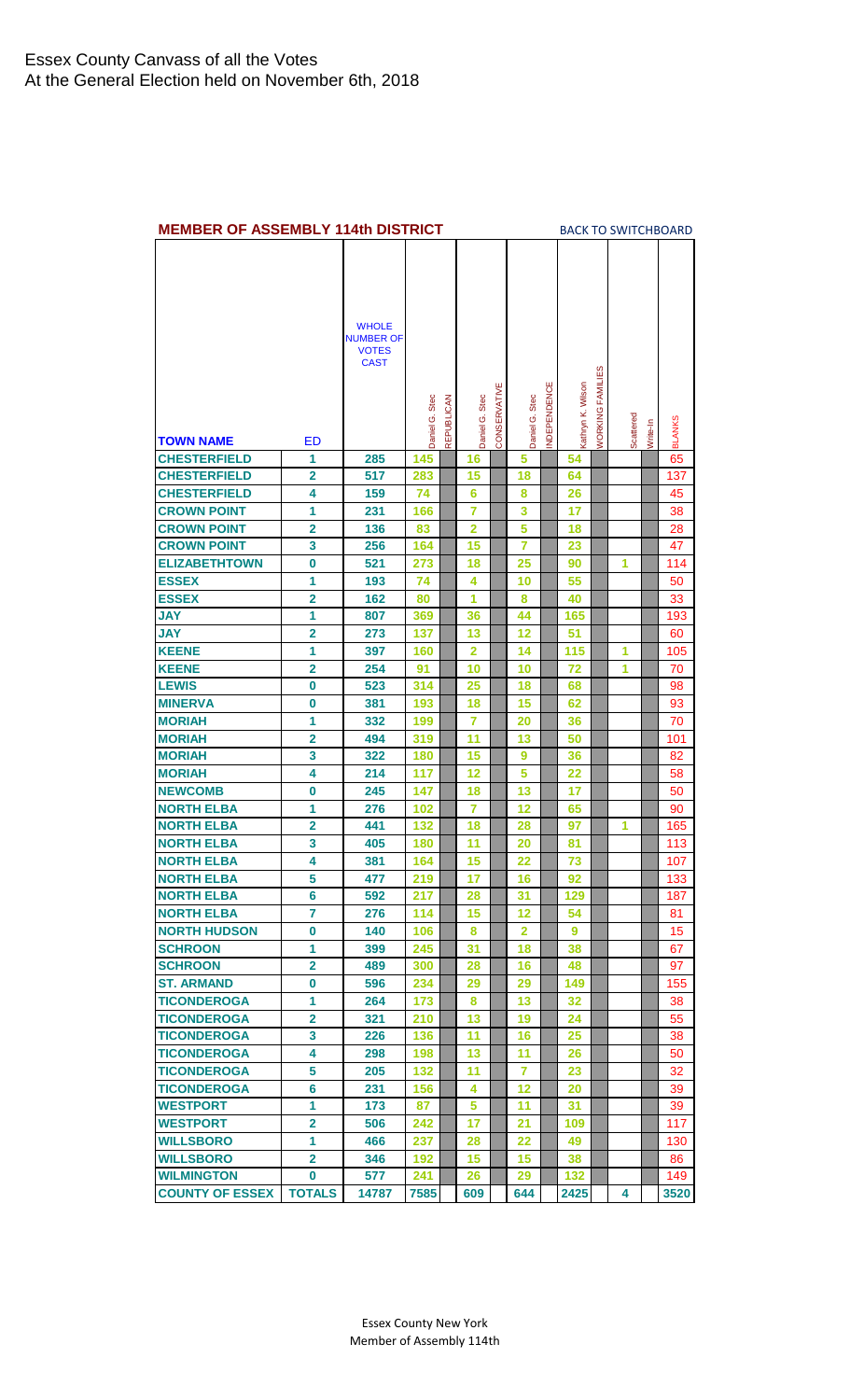<span id="page-8-0"></span>

| <b>COUNTY TREASURER</b>                    |                         |                             |                   |            |           |          | <b>BACK TO SWITCHBOARD</b> |
|--------------------------------------------|-------------------------|-----------------------------|-------------------|------------|-----------|----------|----------------------------|
|                                            |                         |                             |                   |            |           |          |                            |
|                                            |                         |                             |                   |            |           |          |                            |
|                                            |                         |                             |                   |            |           |          |                            |
|                                            |                         | <b>WHOLE</b>                |                   |            |           |          |                            |
|                                            |                         | <b>NUMBER OF</b>            |                   |            |           |          |                            |
|                                            |                         | <b>VOTES</b><br><b>CAST</b> |                   |            |           |          |                            |
|                                            |                         |                             |                   |            |           |          |                            |
|                                            |                         |                             |                   |            |           |          |                            |
|                                            |                         |                             |                   |            |           |          |                            |
|                                            |                         |                             | Michael G. Diskin | REPUBLICAN | Scattered | Write-In | <b>BLANKS</b>              |
| <b>TOWN NAME</b>                           | ED                      |                             |                   |            |           |          |                            |
| <b>CHESTERFIELD</b>                        | 1                       | 285                         | 185               |            | 1         |          | 99                         |
| <b>CHESTERFIELD</b><br><b>CHESTERFIELD</b> | 2<br>4                  | 517<br>159                  | 341               |            | 2         |          | 174                        |
|                                            |                         |                             | 100<br>184        |            |           |          | 59                         |
| <b>CROWN POINT</b>                         | 1                       | 231                         |                   |            |           |          | 47                         |
| <b>CROWN POINT</b><br><b>CROWN POINT</b>   | 2<br>3                  | 136<br>256                  | 101               |            |           |          | 35                         |
| <b>ELIZABETHTOWN</b>                       | 0                       | 521                         | 205<br>365        |            | 1         |          | 51<br>155                  |
| <b>ESSEX</b>                               | 1                       | 193                         | 95                |            | 3         |          | 95                         |
| <b>ESSEX</b>                               | $\overline{\mathbf{2}}$ | 162                         | 98                |            | 2         |          | 62                         |
| <b>JAY</b>                                 | 1                       | 807                         | 496               |            | 2         |          | 309                        |
| <b>JAY</b>                                 | $\overline{2}$          | 273                         | 178               |            |           |          | 95                         |
| <b>KEENE</b>                               | 1                       | 397                         | 204               |            | 3         |          | 190                        |
| <b>KEENE</b>                               | $\overline{2}$          | 254                         | 124               |            |           |          | 130                        |
| <b>LEWIS</b>                               | 0                       | 523                         | 378               |            |           |          | 145                        |
| <b>MINERVA</b>                             | 0                       | 381                         | 222               |            | 2         |          | 157                        |
| <b>MORIAH</b>                              | 1                       | 332                         | 242               |            |           |          | 90                         |
| <b>MORIAH</b>                              | $\overline{2}$          | 494                         | 382               |            |           |          | 112                        |
| <b>MORIAH</b>                              | 3                       | 322                         | 225               |            |           |          | 97                         |
| <b>MORIAH</b>                              | 4                       | 214                         | 142               |            |           |          | 72                         |
| <b>NEWCOMB</b>                             | 0                       | 245                         | 164               |            |           |          | 81                         |
| <b>NORTH ELBA</b>                          | 1                       | 276                         | 144               |            | 1         |          | 131                        |
| <b>NORTH ELBA</b>                          | $\overline{2}$          | 441                         | 202               |            | 1         |          | 238                        |
| <b>NORTH ELBA</b>                          | 3                       | 405                         | 223               |            | 1         |          | 181                        |
| <b>NORTH ELBA</b>                          | 4                       | 381                         | 214               |            |           |          | 167                        |
| <b>NORTH ELBA</b>                          | 5                       | 477                         | 283               |            |           |          | 194                        |
| <b>NORTH ELBA</b>                          | 6                       | 592                         | 314               |            | 1         |          | 277                        |
| <b>NORTH ELBA</b>                          | 7                       | 276                         | 162               |            | 1         |          | 113                        |
| <b>NORTH HUDSON</b>                        | 0                       | 140                         | 116               |            |           |          | 24                         |
| <b>SCHROON</b>                             | 1                       | 399                         | 291               |            | 1         |          | 107                        |
| <b>SCHROON</b>                             | 2                       | 489                         | 340               |            | 2         |          | 147                        |
| <b>ST. ARMAND</b>                          | 0                       | 596                         | 341               |            | 1         |          | 254                        |
| <b>TICONDEROGA</b>                         | 1                       | 264                         | 213               |            |           |          | 51                         |
| TICONDEROGA                                | 2                       | 321                         | 269               |            |           |          | 52                         |
| TICONDEROGA                                | 3                       | 226                         | 179               |            |           |          | 47                         |
| <b>TICONDEROGA</b>                         | 4                       | 298                         | 251               |            |           |          | 47                         |
| <b>TICONDEROGA</b>                         | 5                       | 205                         | 166               |            |           |          | 39                         |
| <b>TICONDEROGA</b>                         | 6                       | 231                         | 191               |            |           |          | 40                         |
| <b>WESTPORT</b>                            | 1                       | 173                         | 118               |            |           |          | 55                         |
| <b>WESTPORT</b>                            | 2                       | 506                         | 328               |            |           |          | 178                        |
| <b>WILLSBORO</b>                           | 1                       | 466                         | 288               |            | 1         |          | 177                        |
| <b>WILLSBORO</b>                           | 2                       | 346                         | 225               |            |           |          | 121                        |
| <b>WILMINGTON</b>                          | 0                       | 577                         | 330               |            |           |          | 247                        |
| <b>COUNTY OF ESSEX</b>                     | <b>TOTALS</b>           | 14787                       | 9619              |            | 26        |          | 5142                       |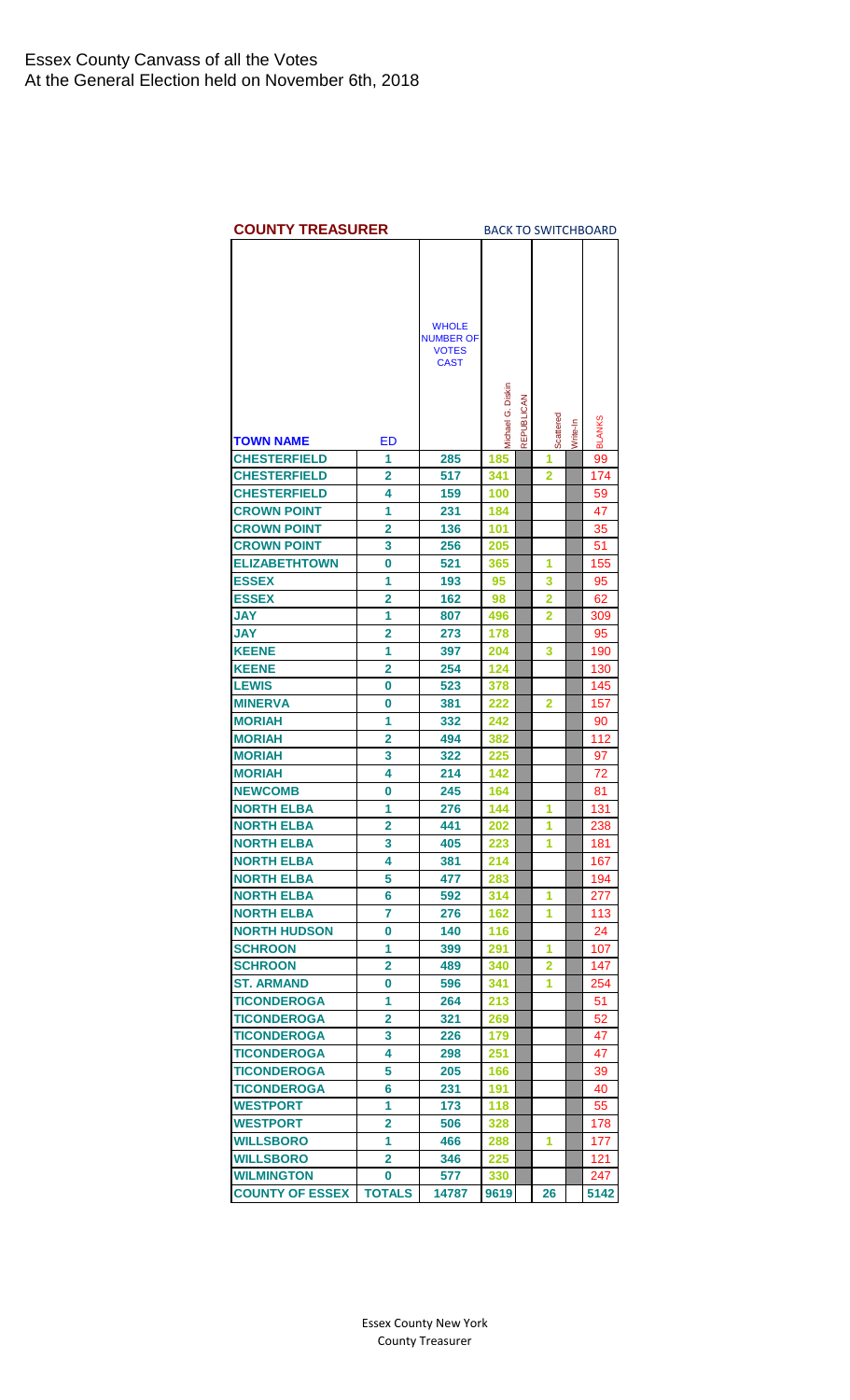<span id="page-9-0"></span>

| <b>WHOLE</b><br><b>NUMBER OF</b><br><b>VOTES</b><br><b>CAST</b><br>CONSERVATIVE<br>David Reynolds<br><b>David Reynolds</b><br>REPUBLICAN<br>Scattered<br><b>BLANKS</b><br>Nrite-In<br>ED<br>TOWN NAME<br><b>CHESTERFIELD</b><br>1<br>285<br>165<br>20<br>1<br>99<br><b>CHESTERFIELD</b><br>517<br>2<br>318<br>33<br>162<br>4<br><b>CHESTERFIELD</b><br>4<br>159<br>91<br>54<br>14<br>1<br><b>CROWN POINT</b><br>231<br>171<br>9<br>51<br>$\overline{2}$<br><b>CROWN POINT</b><br>136<br>3<br>93<br>1<br>39<br><b>CROWN POINT</b><br>3<br>256<br>183<br>18<br>2<br>53<br><b>ELIZABETHTOWN</b><br>$\bf{0}$<br>521<br>334<br>43<br>7<br>137<br><b>ESSEX</b><br>1<br>193<br>95<br>12<br>3<br>83<br><b>ESSEX</b><br>$\overline{2}$<br>162<br>104<br>11<br>$\overline{2}$<br>45<br><b>JAY</b><br>1<br>807<br>440<br>72<br>3<br>292<br><b>JAY</b><br>$\overline{2}$<br>273<br>160<br>22<br>91<br><b>KEENE</b><br>1<br>397<br>188<br>13<br>3<br>193<br><b>KEENE</b><br>$\overline{2}$<br>254<br>110<br>1<br>125<br>18<br><b>LEWIS</b><br>523<br>374<br>$\overline{2}$<br>0<br>43<br>104<br><b>MINERVA</b><br>381<br>0<br>202<br>26<br>4<br>149<br><b>MORIAH</b><br>1<br>332<br>224<br>3<br>19<br>86<br><b>MORIAH</b><br>$\overline{2}$<br>494<br>354<br>21<br>3<br>116<br><b>MORIAH</b><br>3<br>322<br>204<br>20<br>3<br>95<br><b>MORIAH</b><br>4<br>214<br>123<br>19<br>72<br><b>NEWCOMB</b><br>0<br>245<br>152<br>21<br>72<br><b>NORTH ELBA</b><br>1<br>276<br>132<br>2<br>123<br>19<br><b>NORTH ELBA</b><br>2<br>441<br>177<br>27<br>236<br>1<br>3<br>27<br>174<br><b>NORTH ELBA</b><br>203<br>1<br>405<br>4<br>191<br>34<br>1<br><b>NORTH ELBA</b><br>381<br>155<br>5<br><b>NORTH ELBA</b><br>477<br>262<br>31<br>1<br>183<br>6<br>$\overline{2}$<br><b>NORTH ELBA</b><br>592<br>285<br>41<br>264<br>$\overline{7}$<br><b>NORTH ELBA</b><br>276<br>146<br>22<br>108<br><b>NORTH HUDSON</b><br>0<br>140<br>101<br>14<br>25<br><b>SCHROON</b><br>1<br>399<br>264<br>42<br>1<br>92<br><b>SCHROON</b><br>$\overline{2}$<br>489<br>323<br>$\mathbf{2}$<br>36<br>128<br><b>ST. ARMAND</b><br>596<br>0<br>313<br>37<br>246<br>1<br><b>TICONDEROGA</b><br>264<br>185<br>16<br>63<br><b>TICONDEROGA</b><br>$\overline{\mathbf{2}}$<br>321<br>216<br>$\mathbf{2}$<br>26<br>77<br>3<br><b>TICONDEROGA</b><br>226<br>155<br>15<br>56<br>4<br><b>TICONDEROGA</b><br>298<br>213<br>28<br>57<br>5<br><b>TICONDEROGA</b><br>205<br>13<br>139<br>53<br>6<br><b>TICONDEROGA</b><br>231<br>11<br>54<br>163<br>3<br><b>WESTPORT</b><br>1<br>173<br>121<br>11<br>1<br>40 | <b>SHERIFF</b>  |   |     |     |    |   | <b>BACK TO SWITCHBOARD</b> |
|-------------------------------------------------------------------------------------------------------------------------------------------------------------------------------------------------------------------------------------------------------------------------------------------------------------------------------------------------------------------------------------------------------------------------------------------------------------------------------------------------------------------------------------------------------------------------------------------------------------------------------------------------------------------------------------------------------------------------------------------------------------------------------------------------------------------------------------------------------------------------------------------------------------------------------------------------------------------------------------------------------------------------------------------------------------------------------------------------------------------------------------------------------------------------------------------------------------------------------------------------------------------------------------------------------------------------------------------------------------------------------------------------------------------------------------------------------------------------------------------------------------------------------------------------------------------------------------------------------------------------------------------------------------------------------------------------------------------------------------------------------------------------------------------------------------------------------------------------------------------------------------------------------------------------------------------------------------------------------------------------------------------------------------------------------------------------------------------------------------------------------------------------------------------------------------------------------------------------------------------------------------------------------------------------------------------------------------------------------------------------------------------------------------------------------------------------------------------------------------------------------------------------------------------------|-----------------|---|-----|-----|----|---|----------------------------|
|                                                                                                                                                                                                                                                                                                                                                                                                                                                                                                                                                                                                                                                                                                                                                                                                                                                                                                                                                                                                                                                                                                                                                                                                                                                                                                                                                                                                                                                                                                                                                                                                                                                                                                                                                                                                                                                                                                                                                                                                                                                                                                                                                                                                                                                                                                                                                                                                                                                                                                                                                 |                 |   |     |     |    |   |                            |
|                                                                                                                                                                                                                                                                                                                                                                                                                                                                                                                                                                                                                                                                                                                                                                                                                                                                                                                                                                                                                                                                                                                                                                                                                                                                                                                                                                                                                                                                                                                                                                                                                                                                                                                                                                                                                                                                                                                                                                                                                                                                                                                                                                                                                                                                                                                                                                                                                                                                                                                                                 |                 |   |     |     |    |   |                            |
|                                                                                                                                                                                                                                                                                                                                                                                                                                                                                                                                                                                                                                                                                                                                                                                                                                                                                                                                                                                                                                                                                                                                                                                                                                                                                                                                                                                                                                                                                                                                                                                                                                                                                                                                                                                                                                                                                                                                                                                                                                                                                                                                                                                                                                                                                                                                                                                                                                                                                                                                                 |                 |   |     |     |    |   |                            |
|                                                                                                                                                                                                                                                                                                                                                                                                                                                                                                                                                                                                                                                                                                                                                                                                                                                                                                                                                                                                                                                                                                                                                                                                                                                                                                                                                                                                                                                                                                                                                                                                                                                                                                                                                                                                                                                                                                                                                                                                                                                                                                                                                                                                                                                                                                                                                                                                                                                                                                                                                 |                 |   |     |     |    |   |                            |
|                                                                                                                                                                                                                                                                                                                                                                                                                                                                                                                                                                                                                                                                                                                                                                                                                                                                                                                                                                                                                                                                                                                                                                                                                                                                                                                                                                                                                                                                                                                                                                                                                                                                                                                                                                                                                                                                                                                                                                                                                                                                                                                                                                                                                                                                                                                                                                                                                                                                                                                                                 |                 |   |     |     |    |   |                            |
|                                                                                                                                                                                                                                                                                                                                                                                                                                                                                                                                                                                                                                                                                                                                                                                                                                                                                                                                                                                                                                                                                                                                                                                                                                                                                                                                                                                                                                                                                                                                                                                                                                                                                                                                                                                                                                                                                                                                                                                                                                                                                                                                                                                                                                                                                                                                                                                                                                                                                                                                                 |                 |   |     |     |    |   |                            |
|                                                                                                                                                                                                                                                                                                                                                                                                                                                                                                                                                                                                                                                                                                                                                                                                                                                                                                                                                                                                                                                                                                                                                                                                                                                                                                                                                                                                                                                                                                                                                                                                                                                                                                                                                                                                                                                                                                                                                                                                                                                                                                                                                                                                                                                                                                                                                                                                                                                                                                                                                 |                 |   |     |     |    |   |                            |
|                                                                                                                                                                                                                                                                                                                                                                                                                                                                                                                                                                                                                                                                                                                                                                                                                                                                                                                                                                                                                                                                                                                                                                                                                                                                                                                                                                                                                                                                                                                                                                                                                                                                                                                                                                                                                                                                                                                                                                                                                                                                                                                                                                                                                                                                                                                                                                                                                                                                                                                                                 |                 |   |     |     |    |   |                            |
|                                                                                                                                                                                                                                                                                                                                                                                                                                                                                                                                                                                                                                                                                                                                                                                                                                                                                                                                                                                                                                                                                                                                                                                                                                                                                                                                                                                                                                                                                                                                                                                                                                                                                                                                                                                                                                                                                                                                                                                                                                                                                                                                                                                                                                                                                                                                                                                                                                                                                                                                                 |                 |   |     |     |    |   |                            |
|                                                                                                                                                                                                                                                                                                                                                                                                                                                                                                                                                                                                                                                                                                                                                                                                                                                                                                                                                                                                                                                                                                                                                                                                                                                                                                                                                                                                                                                                                                                                                                                                                                                                                                                                                                                                                                                                                                                                                                                                                                                                                                                                                                                                                                                                                                                                                                                                                                                                                                                                                 |                 |   |     |     |    |   |                            |
|                                                                                                                                                                                                                                                                                                                                                                                                                                                                                                                                                                                                                                                                                                                                                                                                                                                                                                                                                                                                                                                                                                                                                                                                                                                                                                                                                                                                                                                                                                                                                                                                                                                                                                                                                                                                                                                                                                                                                                                                                                                                                                                                                                                                                                                                                                                                                                                                                                                                                                                                                 |                 |   |     |     |    |   |                            |
|                                                                                                                                                                                                                                                                                                                                                                                                                                                                                                                                                                                                                                                                                                                                                                                                                                                                                                                                                                                                                                                                                                                                                                                                                                                                                                                                                                                                                                                                                                                                                                                                                                                                                                                                                                                                                                                                                                                                                                                                                                                                                                                                                                                                                                                                                                                                                                                                                                                                                                                                                 |                 |   |     |     |    |   |                            |
|                                                                                                                                                                                                                                                                                                                                                                                                                                                                                                                                                                                                                                                                                                                                                                                                                                                                                                                                                                                                                                                                                                                                                                                                                                                                                                                                                                                                                                                                                                                                                                                                                                                                                                                                                                                                                                                                                                                                                                                                                                                                                                                                                                                                                                                                                                                                                                                                                                                                                                                                                 |                 |   |     |     |    |   |                            |
|                                                                                                                                                                                                                                                                                                                                                                                                                                                                                                                                                                                                                                                                                                                                                                                                                                                                                                                                                                                                                                                                                                                                                                                                                                                                                                                                                                                                                                                                                                                                                                                                                                                                                                                                                                                                                                                                                                                                                                                                                                                                                                                                                                                                                                                                                                                                                                                                                                                                                                                                                 |                 |   |     |     |    |   |                            |
|                                                                                                                                                                                                                                                                                                                                                                                                                                                                                                                                                                                                                                                                                                                                                                                                                                                                                                                                                                                                                                                                                                                                                                                                                                                                                                                                                                                                                                                                                                                                                                                                                                                                                                                                                                                                                                                                                                                                                                                                                                                                                                                                                                                                                                                                                                                                                                                                                                                                                                                                                 |                 |   |     |     |    |   |                            |
|                                                                                                                                                                                                                                                                                                                                                                                                                                                                                                                                                                                                                                                                                                                                                                                                                                                                                                                                                                                                                                                                                                                                                                                                                                                                                                                                                                                                                                                                                                                                                                                                                                                                                                                                                                                                                                                                                                                                                                                                                                                                                                                                                                                                                                                                                                                                                                                                                                                                                                                                                 |                 |   |     |     |    |   |                            |
|                                                                                                                                                                                                                                                                                                                                                                                                                                                                                                                                                                                                                                                                                                                                                                                                                                                                                                                                                                                                                                                                                                                                                                                                                                                                                                                                                                                                                                                                                                                                                                                                                                                                                                                                                                                                                                                                                                                                                                                                                                                                                                                                                                                                                                                                                                                                                                                                                                                                                                                                                 |                 |   |     |     |    |   |                            |
|                                                                                                                                                                                                                                                                                                                                                                                                                                                                                                                                                                                                                                                                                                                                                                                                                                                                                                                                                                                                                                                                                                                                                                                                                                                                                                                                                                                                                                                                                                                                                                                                                                                                                                                                                                                                                                                                                                                                                                                                                                                                                                                                                                                                                                                                                                                                                                                                                                                                                                                                                 |                 |   |     |     |    |   |                            |
|                                                                                                                                                                                                                                                                                                                                                                                                                                                                                                                                                                                                                                                                                                                                                                                                                                                                                                                                                                                                                                                                                                                                                                                                                                                                                                                                                                                                                                                                                                                                                                                                                                                                                                                                                                                                                                                                                                                                                                                                                                                                                                                                                                                                                                                                                                                                                                                                                                                                                                                                                 |                 |   |     |     |    |   |                            |
|                                                                                                                                                                                                                                                                                                                                                                                                                                                                                                                                                                                                                                                                                                                                                                                                                                                                                                                                                                                                                                                                                                                                                                                                                                                                                                                                                                                                                                                                                                                                                                                                                                                                                                                                                                                                                                                                                                                                                                                                                                                                                                                                                                                                                                                                                                                                                                                                                                                                                                                                                 |                 |   |     |     |    |   |                            |
|                                                                                                                                                                                                                                                                                                                                                                                                                                                                                                                                                                                                                                                                                                                                                                                                                                                                                                                                                                                                                                                                                                                                                                                                                                                                                                                                                                                                                                                                                                                                                                                                                                                                                                                                                                                                                                                                                                                                                                                                                                                                                                                                                                                                                                                                                                                                                                                                                                                                                                                                                 |                 |   |     |     |    |   |                            |
|                                                                                                                                                                                                                                                                                                                                                                                                                                                                                                                                                                                                                                                                                                                                                                                                                                                                                                                                                                                                                                                                                                                                                                                                                                                                                                                                                                                                                                                                                                                                                                                                                                                                                                                                                                                                                                                                                                                                                                                                                                                                                                                                                                                                                                                                                                                                                                                                                                                                                                                                                 |                 |   |     |     |    |   |                            |
|                                                                                                                                                                                                                                                                                                                                                                                                                                                                                                                                                                                                                                                                                                                                                                                                                                                                                                                                                                                                                                                                                                                                                                                                                                                                                                                                                                                                                                                                                                                                                                                                                                                                                                                                                                                                                                                                                                                                                                                                                                                                                                                                                                                                                                                                                                                                                                                                                                                                                                                                                 |                 |   |     |     |    |   |                            |
|                                                                                                                                                                                                                                                                                                                                                                                                                                                                                                                                                                                                                                                                                                                                                                                                                                                                                                                                                                                                                                                                                                                                                                                                                                                                                                                                                                                                                                                                                                                                                                                                                                                                                                                                                                                                                                                                                                                                                                                                                                                                                                                                                                                                                                                                                                                                                                                                                                                                                                                                                 |                 |   |     |     |    |   |                            |
|                                                                                                                                                                                                                                                                                                                                                                                                                                                                                                                                                                                                                                                                                                                                                                                                                                                                                                                                                                                                                                                                                                                                                                                                                                                                                                                                                                                                                                                                                                                                                                                                                                                                                                                                                                                                                                                                                                                                                                                                                                                                                                                                                                                                                                                                                                                                                                                                                                                                                                                                                 |                 |   |     |     |    |   |                            |
|                                                                                                                                                                                                                                                                                                                                                                                                                                                                                                                                                                                                                                                                                                                                                                                                                                                                                                                                                                                                                                                                                                                                                                                                                                                                                                                                                                                                                                                                                                                                                                                                                                                                                                                                                                                                                                                                                                                                                                                                                                                                                                                                                                                                                                                                                                                                                                                                                                                                                                                                                 |                 |   |     |     |    |   |                            |
|                                                                                                                                                                                                                                                                                                                                                                                                                                                                                                                                                                                                                                                                                                                                                                                                                                                                                                                                                                                                                                                                                                                                                                                                                                                                                                                                                                                                                                                                                                                                                                                                                                                                                                                                                                                                                                                                                                                                                                                                                                                                                                                                                                                                                                                                                                                                                                                                                                                                                                                                                 |                 |   |     |     |    |   |                            |
|                                                                                                                                                                                                                                                                                                                                                                                                                                                                                                                                                                                                                                                                                                                                                                                                                                                                                                                                                                                                                                                                                                                                                                                                                                                                                                                                                                                                                                                                                                                                                                                                                                                                                                                                                                                                                                                                                                                                                                                                                                                                                                                                                                                                                                                                                                                                                                                                                                                                                                                                                 |                 |   |     |     |    |   |                            |
|                                                                                                                                                                                                                                                                                                                                                                                                                                                                                                                                                                                                                                                                                                                                                                                                                                                                                                                                                                                                                                                                                                                                                                                                                                                                                                                                                                                                                                                                                                                                                                                                                                                                                                                                                                                                                                                                                                                                                                                                                                                                                                                                                                                                                                                                                                                                                                                                                                                                                                                                                 |                 |   |     |     |    |   |                            |
|                                                                                                                                                                                                                                                                                                                                                                                                                                                                                                                                                                                                                                                                                                                                                                                                                                                                                                                                                                                                                                                                                                                                                                                                                                                                                                                                                                                                                                                                                                                                                                                                                                                                                                                                                                                                                                                                                                                                                                                                                                                                                                                                                                                                                                                                                                                                                                                                                                                                                                                                                 |                 |   |     |     |    |   |                            |
|                                                                                                                                                                                                                                                                                                                                                                                                                                                                                                                                                                                                                                                                                                                                                                                                                                                                                                                                                                                                                                                                                                                                                                                                                                                                                                                                                                                                                                                                                                                                                                                                                                                                                                                                                                                                                                                                                                                                                                                                                                                                                                                                                                                                                                                                                                                                                                                                                                                                                                                                                 |                 |   |     |     |    |   |                            |
|                                                                                                                                                                                                                                                                                                                                                                                                                                                                                                                                                                                                                                                                                                                                                                                                                                                                                                                                                                                                                                                                                                                                                                                                                                                                                                                                                                                                                                                                                                                                                                                                                                                                                                                                                                                                                                                                                                                                                                                                                                                                                                                                                                                                                                                                                                                                                                                                                                                                                                                                                 |                 |   |     |     |    |   |                            |
|                                                                                                                                                                                                                                                                                                                                                                                                                                                                                                                                                                                                                                                                                                                                                                                                                                                                                                                                                                                                                                                                                                                                                                                                                                                                                                                                                                                                                                                                                                                                                                                                                                                                                                                                                                                                                                                                                                                                                                                                                                                                                                                                                                                                                                                                                                                                                                                                                                                                                                                                                 |                 |   |     |     |    |   |                            |
|                                                                                                                                                                                                                                                                                                                                                                                                                                                                                                                                                                                                                                                                                                                                                                                                                                                                                                                                                                                                                                                                                                                                                                                                                                                                                                                                                                                                                                                                                                                                                                                                                                                                                                                                                                                                                                                                                                                                                                                                                                                                                                                                                                                                                                                                                                                                                                                                                                                                                                                                                 |                 |   |     |     |    |   |                            |
|                                                                                                                                                                                                                                                                                                                                                                                                                                                                                                                                                                                                                                                                                                                                                                                                                                                                                                                                                                                                                                                                                                                                                                                                                                                                                                                                                                                                                                                                                                                                                                                                                                                                                                                                                                                                                                                                                                                                                                                                                                                                                                                                                                                                                                                                                                                                                                                                                                                                                                                                                 |                 |   |     |     |    |   |                            |
|                                                                                                                                                                                                                                                                                                                                                                                                                                                                                                                                                                                                                                                                                                                                                                                                                                                                                                                                                                                                                                                                                                                                                                                                                                                                                                                                                                                                                                                                                                                                                                                                                                                                                                                                                                                                                                                                                                                                                                                                                                                                                                                                                                                                                                                                                                                                                                                                                                                                                                                                                 |                 |   |     |     |    |   |                            |
|                                                                                                                                                                                                                                                                                                                                                                                                                                                                                                                                                                                                                                                                                                                                                                                                                                                                                                                                                                                                                                                                                                                                                                                                                                                                                                                                                                                                                                                                                                                                                                                                                                                                                                                                                                                                                                                                                                                                                                                                                                                                                                                                                                                                                                                                                                                                                                                                                                                                                                                                                 |                 |   |     |     |    |   |                            |
|                                                                                                                                                                                                                                                                                                                                                                                                                                                                                                                                                                                                                                                                                                                                                                                                                                                                                                                                                                                                                                                                                                                                                                                                                                                                                                                                                                                                                                                                                                                                                                                                                                                                                                                                                                                                                                                                                                                                                                                                                                                                                                                                                                                                                                                                                                                                                                                                                                                                                                                                                 |                 |   |     |     |    |   |                            |
|                                                                                                                                                                                                                                                                                                                                                                                                                                                                                                                                                                                                                                                                                                                                                                                                                                                                                                                                                                                                                                                                                                                                                                                                                                                                                                                                                                                                                                                                                                                                                                                                                                                                                                                                                                                                                                                                                                                                                                                                                                                                                                                                                                                                                                                                                                                                                                                                                                                                                                                                                 |                 |   |     |     |    |   |                            |
|                                                                                                                                                                                                                                                                                                                                                                                                                                                                                                                                                                                                                                                                                                                                                                                                                                                                                                                                                                                                                                                                                                                                                                                                                                                                                                                                                                                                                                                                                                                                                                                                                                                                                                                                                                                                                                                                                                                                                                                                                                                                                                                                                                                                                                                                                                                                                                                                                                                                                                                                                 |                 |   |     |     |    |   |                            |
|                                                                                                                                                                                                                                                                                                                                                                                                                                                                                                                                                                                                                                                                                                                                                                                                                                                                                                                                                                                                                                                                                                                                                                                                                                                                                                                                                                                                                                                                                                                                                                                                                                                                                                                                                                                                                                                                                                                                                                                                                                                                                                                                                                                                                                                                                                                                                                                                                                                                                                                                                 |                 |   |     |     |    |   |                            |
|                                                                                                                                                                                                                                                                                                                                                                                                                                                                                                                                                                                                                                                                                                                                                                                                                                                                                                                                                                                                                                                                                                                                                                                                                                                                                                                                                                                                                                                                                                                                                                                                                                                                                                                                                                                                                                                                                                                                                                                                                                                                                                                                                                                                                                                                                                                                                                                                                                                                                                                                                 |                 |   |     |     |    |   |                            |
|                                                                                                                                                                                                                                                                                                                                                                                                                                                                                                                                                                                                                                                                                                                                                                                                                                                                                                                                                                                                                                                                                                                                                                                                                                                                                                                                                                                                                                                                                                                                                                                                                                                                                                                                                                                                                                                                                                                                                                                                                                                                                                                                                                                                                                                                                                                                                                                                                                                                                                                                                 |                 |   |     |     |    |   |                            |
|                                                                                                                                                                                                                                                                                                                                                                                                                                                                                                                                                                                                                                                                                                                                                                                                                                                                                                                                                                                                                                                                                                                                                                                                                                                                                                                                                                                                                                                                                                                                                                                                                                                                                                                                                                                                                                                                                                                                                                                                                                                                                                                                                                                                                                                                                                                                                                                                                                                                                                                                                 |                 |   |     |     |    |   |                            |
|                                                                                                                                                                                                                                                                                                                                                                                                                                                                                                                                                                                                                                                                                                                                                                                                                                                                                                                                                                                                                                                                                                                                                                                                                                                                                                                                                                                                                                                                                                                                                                                                                                                                                                                                                                                                                                                                                                                                                                                                                                                                                                                                                                                                                                                                                                                                                                                                                                                                                                                                                 |                 |   |     |     |    |   |                            |
|                                                                                                                                                                                                                                                                                                                                                                                                                                                                                                                                                                                                                                                                                                                                                                                                                                                                                                                                                                                                                                                                                                                                                                                                                                                                                                                                                                                                                                                                                                                                                                                                                                                                                                                                                                                                                                                                                                                                                                                                                                                                                                                                                                                                                                                                                                                                                                                                                                                                                                                                                 |                 |   |     |     |    |   |                            |
|                                                                                                                                                                                                                                                                                                                                                                                                                                                                                                                                                                                                                                                                                                                                                                                                                                                                                                                                                                                                                                                                                                                                                                                                                                                                                                                                                                                                                                                                                                                                                                                                                                                                                                                                                                                                                                                                                                                                                                                                                                                                                                                                                                                                                                                                                                                                                                                                                                                                                                                                                 |                 |   |     |     |    |   |                            |
|                                                                                                                                                                                                                                                                                                                                                                                                                                                                                                                                                                                                                                                                                                                                                                                                                                                                                                                                                                                                                                                                                                                                                                                                                                                                                                                                                                                                                                                                                                                                                                                                                                                                                                                                                                                                                                                                                                                                                                                                                                                                                                                                                                                                                                                                                                                                                                                                                                                                                                                                                 |                 |   |     |     |    |   |                            |
|                                                                                                                                                                                                                                                                                                                                                                                                                                                                                                                                                                                                                                                                                                                                                                                                                                                                                                                                                                                                                                                                                                                                                                                                                                                                                                                                                                                                                                                                                                                                                                                                                                                                                                                                                                                                                                                                                                                                                                                                                                                                                                                                                                                                                                                                                                                                                                                                                                                                                                                                                 |                 |   |     |     |    |   |                            |
|                                                                                                                                                                                                                                                                                                                                                                                                                                                                                                                                                                                                                                                                                                                                                                                                                                                                                                                                                                                                                                                                                                                                                                                                                                                                                                                                                                                                                                                                                                                                                                                                                                                                                                                                                                                                                                                                                                                                                                                                                                                                                                                                                                                                                                                                                                                                                                                                                                                                                                                                                 |                 |   |     |     |    |   |                            |
|                                                                                                                                                                                                                                                                                                                                                                                                                                                                                                                                                                                                                                                                                                                                                                                                                                                                                                                                                                                                                                                                                                                                                                                                                                                                                                                                                                                                                                                                                                                                                                                                                                                                                                                                                                                                                                                                                                                                                                                                                                                                                                                                                                                                                                                                                                                                                                                                                                                                                                                                                 |                 |   |     |     |    |   |                            |
|                                                                                                                                                                                                                                                                                                                                                                                                                                                                                                                                                                                                                                                                                                                                                                                                                                                                                                                                                                                                                                                                                                                                                                                                                                                                                                                                                                                                                                                                                                                                                                                                                                                                                                                                                                                                                                                                                                                                                                                                                                                                                                                                                                                                                                                                                                                                                                                                                                                                                                                                                 |                 |   |     |     |    |   |                            |
|                                                                                                                                                                                                                                                                                                                                                                                                                                                                                                                                                                                                                                                                                                                                                                                                                                                                                                                                                                                                                                                                                                                                                                                                                                                                                                                                                                                                                                                                                                                                                                                                                                                                                                                                                                                                                                                                                                                                                                                                                                                                                                                                                                                                                                                                                                                                                                                                                                                                                                                                                 | <b>WESTPORT</b> | 2 | 506 | 320 | 53 | 1 | 132                        |
| <b>WILLSBORO</b><br>1<br>466<br>302<br>55<br>109                                                                                                                                                                                                                                                                                                                                                                                                                                                                                                                                                                                                                                                                                                                                                                                                                                                                                                                                                                                                                                                                                                                                                                                                                                                                                                                                                                                                                                                                                                                                                                                                                                                                                                                                                                                                                                                                                                                                                                                                                                                                                                                                                                                                                                                                                                                                                                                                                                                                                                |                 |   |     |     |    |   |                            |
| <b>WILLSBORO</b><br>$\overline{2}$<br>346<br>235<br>24<br>87                                                                                                                                                                                                                                                                                                                                                                                                                                                                                                                                                                                                                                                                                                                                                                                                                                                                                                                                                                                                                                                                                                                                                                                                                                                                                                                                                                                                                                                                                                                                                                                                                                                                                                                                                                                                                                                                                                                                                                                                                                                                                                                                                                                                                                                                                                                                                                                                                                                                                    |                 |   |     |     |    |   |                            |
| <b>WILMINGTON</b><br>0<br>577<br>309<br>57<br>211                                                                                                                                                                                                                                                                                                                                                                                                                                                                                                                                                                                                                                                                                                                                                                                                                                                                                                                                                                                                                                                                                                                                                                                                                                                                                                                                                                                                                                                                                                                                                                                                                                                                                                                                                                                                                                                                                                                                                                                                                                                                                                                                                                                                                                                                                                                                                                                                                                                                                               |                 |   |     |     |    |   |                            |
| <b>TOTALS</b><br><b>COUNTY OF ESSEX</b><br>14787<br>8840<br>60<br>4791<br>1096                                                                                                                                                                                                                                                                                                                                                                                                                                                                                                                                                                                                                                                                                                                                                                                                                                                                                                                                                                                                                                                                                                                                                                                                                                                                                                                                                                                                                                                                                                                                                                                                                                                                                                                                                                                                                                                                                                                                                                                                                                                                                                                                                                                                                                                                                                                                                                                                                                                                  |                 |   |     |     |    |   |                            |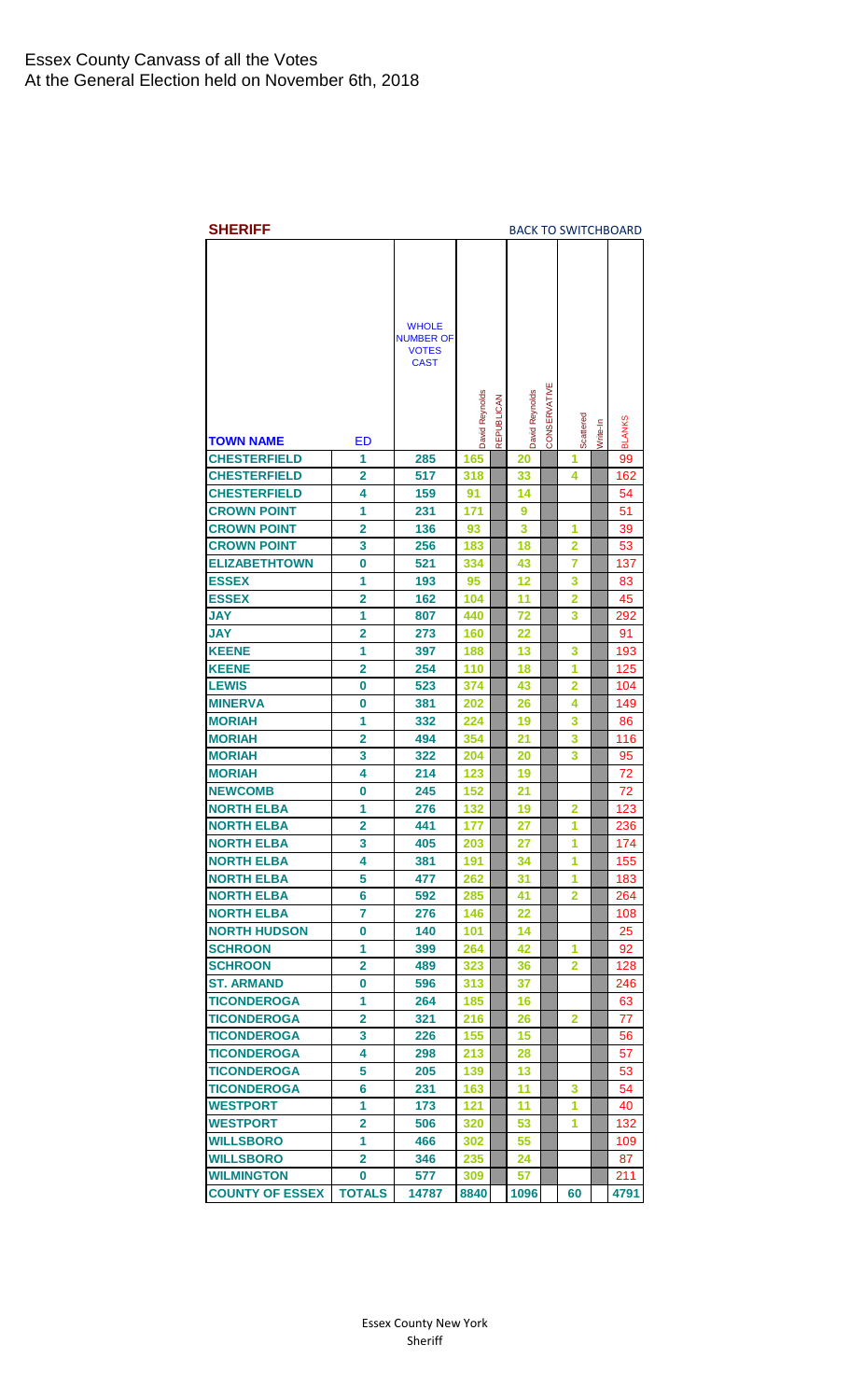<span id="page-10-0"></span>

| <b>COUNTY CORONER</b>  |                         |                                  |                         |            |           |            |                             |                    |                |          | <b>BACK TO SWITCHBOARD</b> |
|------------------------|-------------------------|----------------------------------|-------------------------|------------|-----------|------------|-----------------------------|--------------------|----------------|----------|----------------------------|
|                        |                         |                                  |                         |            |           |            |                             |                    |                |          |                            |
|                        |                         |                                  |                         |            |           |            |                             |                    |                |          |                            |
|                        |                         | <b>WHOLE</b>                     |                         |            |           |            |                             |                    |                |          |                            |
|                        |                         | <b>NUMBER OF</b><br><b>VOTES</b> |                         |            |           |            |                             |                    |                |          |                            |
|                        |                         | <b>CAST</b>                      |                         |            |           |            |                             |                    |                |          |                            |
|                        |                         |                                  |                         |            |           |            |                             |                    |                |          |                            |
|                        |                         |                                  |                         |            |           |            |                             |                    |                |          |                            |
|                        |                         |                                  |                         |            |           |            |                             |                    |                |          |                            |
| <b>TOWN NAME</b>       | ED                      |                                  | <b>Kellie Valentine</b> | REPUBLICAN | lay Heald | REPUBLICAN | <b>Natter Smitty Marvin</b> | ADIRONDACK UNIFIED | Scattered      | Write-In | <b>BLANKS</b>              |
| <b>CHESTERFIELD</b>    | 1                       | 855                              | 166                     |            | 161       |            | 70                          |                    | 2              |          | 456                        |
| <b>CHESTERFIELD</b>    | $\overline{2}$          | 1551                             | 286                     |            | 295       |            | 107                         |                    | 2              |          | 861                        |
| <b>CHESTERFIELD</b>    | 4                       | 477                              | 76                      |            | 85        |            | 34                          |                    |                |          | 282                        |
| <b>CROWN POINT</b>     | 1                       | 693                              | 162                     |            | 142       |            | 49                          |                    |                |          | 340                        |
| <b>CROWN POINT</b>     | $\overline{\mathbf{2}}$ | 408                              | 93                      |            | 68        |            | 16                          |                    |                |          | 231                        |
| <b>CROWN POINT</b>     | 3                       | 768                              | 188                     |            | 164       |            | 63                          |                    | 1              |          | 352                        |
| <b>ELIZABETHTOWN</b>   | 0                       | 1563                             | 282                     |            | 368       |            | 152                         |                    | 1              |          | 760                        |
| <b>ESSEX</b>           | 1                       | 579                              | 80                      |            | 92        |            | 49                          |                    | 3              |          | 355                        |
| <b>ESSEX</b>           | 2                       | 486                              | 80                      |            | 93        |            | 57                          |                    | 2              |          | 254                        |
| <b>JAY</b>             | 1                       | 2421                             | 439                     |            | 431       |            | 205                         |                    | 6              |          | 1340                       |
| <b>JAY</b>             | $\overline{2}$          | 819                              | 149                     |            | 160       |            | 79                          |                    | 1              |          | 430                        |
| <b>KEENE</b>           | 1                       | 1191                             | 167                     |            | 201       |            | 108                         |                    | $\overline{2}$ |          | 713                        |
| <b>KEENE</b>           | $\overline{\mathbf{2}}$ | 762                              | 96                      |            | 134       |            | 73                          |                    | 1              |          | 458                        |
| <b>LEWIS</b>           | 0                       | 1569                             | 288                     |            | 381       |            | 148                         |                    |                |          | 752                        |
| <b>MINERVA</b>         | 0                       | 1143                             | 200                     |            | 185       |            | 59                          |                    | 5              |          | 694                        |
| <b>MORIAH</b>          | 1                       | 996                              | 232                     |            | 182       |            | 76                          |                    | 1              |          | 505                        |
| <b>MORIAH</b>          | $\overline{2}$          | 1482                             | 381                     |            | 284       |            | 127                         |                    | 1              |          | 689                        |
| <b>MORIAH</b>          | 3                       | 966                              | 224                     |            | 168       |            | 65                          |                    |                |          | 509                        |
| <b>MORIAH</b>          | 4                       | 642                              | 145                     |            | 116       |            | 36                          |                    |                |          | 345                        |
| <b>NEWCOMB</b>         | 0                       | 735                              | 153                     |            | 145       |            | 52                          |                    |                |          | 385                        |
| <b>NORTH ELBA</b>      | 1                       | 828                              | 135                     |            | 127       |            | 68                          |                    | 1              |          | 497                        |
| <b>NORTH ELBA</b>      | 2                       | 1323                             | 188                     |            | 164       |            | 86                          |                    | 1              |          | 884                        |
| <b>NORTH ELBA</b>      | 3                       | 1215                             | 210                     |            | 189       |            | 94                          |                    | $\overline{2}$ |          | 720                        |
| <b>NORTH ELBA</b>      | 4                       | 1143                             | 192                     |            | 177       |            | 76                          |                    | 6              |          | 692                        |
| <b>NORTH ELBA</b>      | 5                       | 1431                             | 258                     |            | 245       |            | 105                         |                    | 1              |          | 822                        |
| <b>NORTH ELBA</b>      | 6                       | 1776                             | 283                     |            | 263       |            | 117                         |                    | 1              |          | 1112                       |
| <b>NORTH ELBA</b>      | 7                       | 828                              | 153                     |            | 137       |            | 55                          |                    | 1              |          | 482                        |
| <b>NORTH HUDSON</b>    | 0                       | 420                              | 99                      |            | 99        |            | 34                          |                    |                |          | 188                        |
| <b>SCHROON</b>         | 1                       | 1197                             | 268                     |            | 251       |            | 78                          |                    |                |          | 600                        |
| <b>SCHROON</b>         | $\overline{\mathbf{2}}$ | 1467                             | 315                     |            | 307       |            | 95                          |                    | 1              |          | 749                        |
| <b>ST. ARMAND</b>      | $\bf{0}$                | 1788                             | 300                     |            | 274       |            | 118                         |                    | 6              |          | 1090                       |
| <b>TICONDEROGA</b>     | 1                       | 792                              | 175                     |            | 162       |            | 59                          |                    |                |          | 396                        |
| <b>TICONDEROGA</b>     | $\overline{\mathbf{2}}$ | 963                              | 221                     |            | 196       |            | 62                          |                    |                |          | 484                        |
| <b>TICONDEROGA</b>     | 3                       | 678                              | 156                     |            | 139       |            | 37                          |                    |                |          | 346                        |
| <b>TICONDEROGA</b>     | 4                       | 894                              | 202                     |            | 181       |            | 44                          |                    | 1              |          | 466                        |
| <b>TICONDEROGA</b>     | 5                       | 615                              | 145                     |            | 125       |            | 43                          |                    |                |          | 302                        |
| <b>TICONDEROGA</b>     | 6                       | 693                              | 162                     |            | 142       |            | 37                          |                    | 1              |          | 351                        |
| <b>WESTPORT</b>        | 1                       | 519                              | 103                     |            | 113       |            | 48                          |                    |                |          | 255                        |
| <b>WESTPORT</b>        | $\overline{\mathbf{2}}$ | 1518                             | 256                     |            | 307       |            | 148                         |                    | 1              |          | 806                        |
| <b>WILLSBORO</b>       | 1                       | 1398                             | 235                     |            | 276       |            | 89                          |                    | 3              |          | 795                        |
| <b>WILLSBORO</b>       | $\overline{2}$          | 1038                             | 171                     |            | 215       |            | 76                          |                    |                |          | 576                        |
| <b>WILMINGTON</b>      | 0                       | 1731                             | 305                     |            | 283       |            | 162                         |                    |                |          | 981                        |
| <b>COUNTY OF ESSEX</b> | <b>TOTALS</b>           | 44361                            | 8419                    |            | 8227      |            | 3356                        |                    | 54             |          | 24305                      |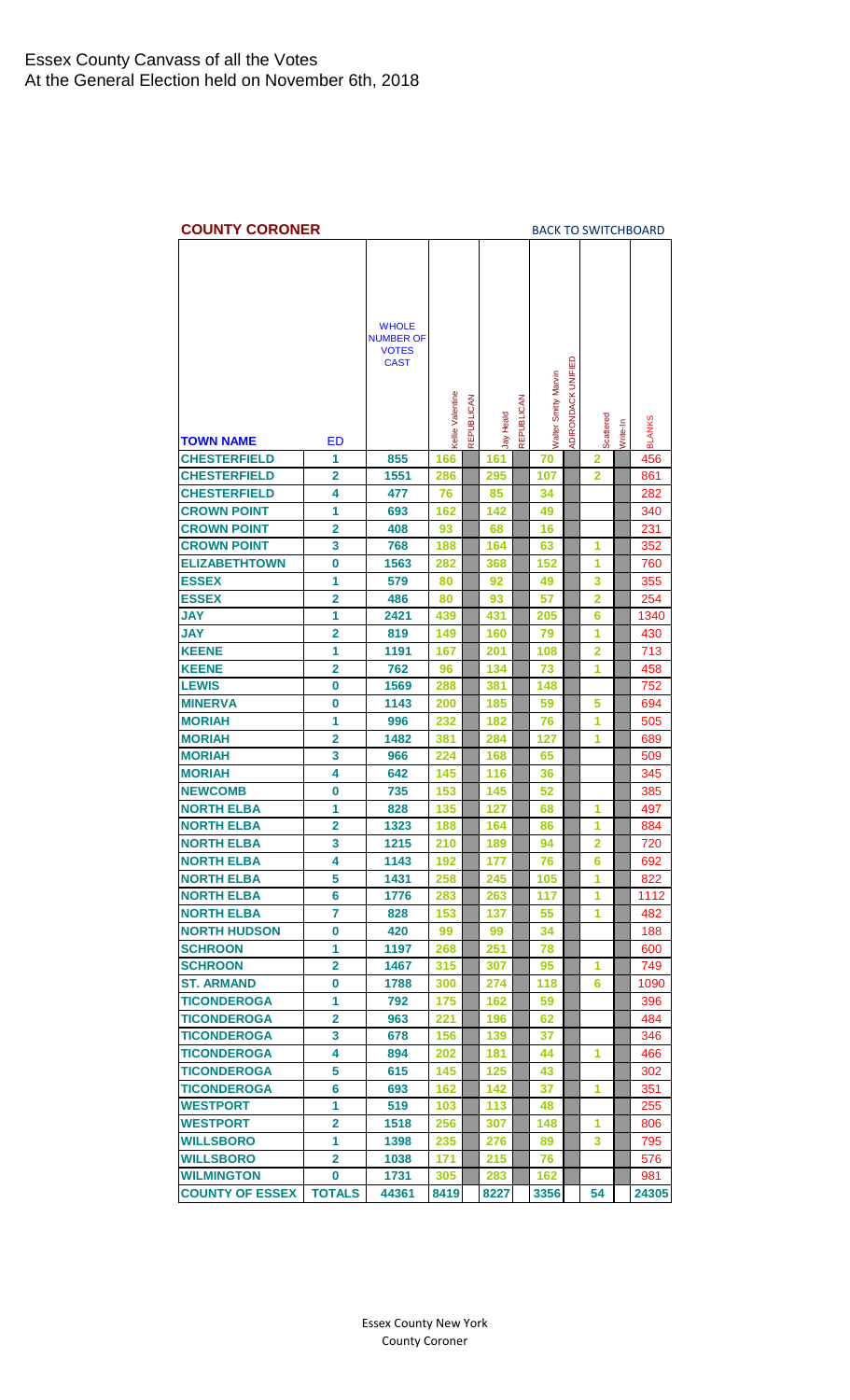#### <span id="page-11-0"></span>**Essex County - Town of CHESTERFIELD** [BACK TO SWITCHBOARD](#page-0-0)

| <b>TOWN JUSTICE(FULL TERM)</b>          | 1st District | 2nd District | 3rd District | 4th District | 5th District | 6th District | <b>Total all Districts</b> |
|-----------------------------------------|--------------|--------------|--------------|--------------|--------------|--------------|----------------------------|
| <b>Andrew J. Russell (DEM)</b>          | 169          | 281          |              | 107          |              |              | 557                        |
| <b>Andrew J. Russell (Independent)</b>  | 17           | 53           |              | 9            |              |              | 79                         |
| <b>Write-In Dave Bashaw</b>             |              |              |              |              |              |              |                            |
|                                         |              |              |              |              |              |              | 0                          |
|                                         |              |              |              |              |              |              | 0                          |
|                                         |              |              |              |              |              |              | 0                          |
|                                         |              |              |              |              |              |              | 0                          |
|                                         |              |              |              |              |              |              | 0                          |
| <b>Blank</b>                            | 99           | 182          |              | 43           |              |              | 324                        |
| Void                                    |              |              |              |              |              |              | 0                          |
| <b>Total Votes Cast For This Office</b> | 285          | 517          | 0            | 159          | 0            | 0            | 961                        |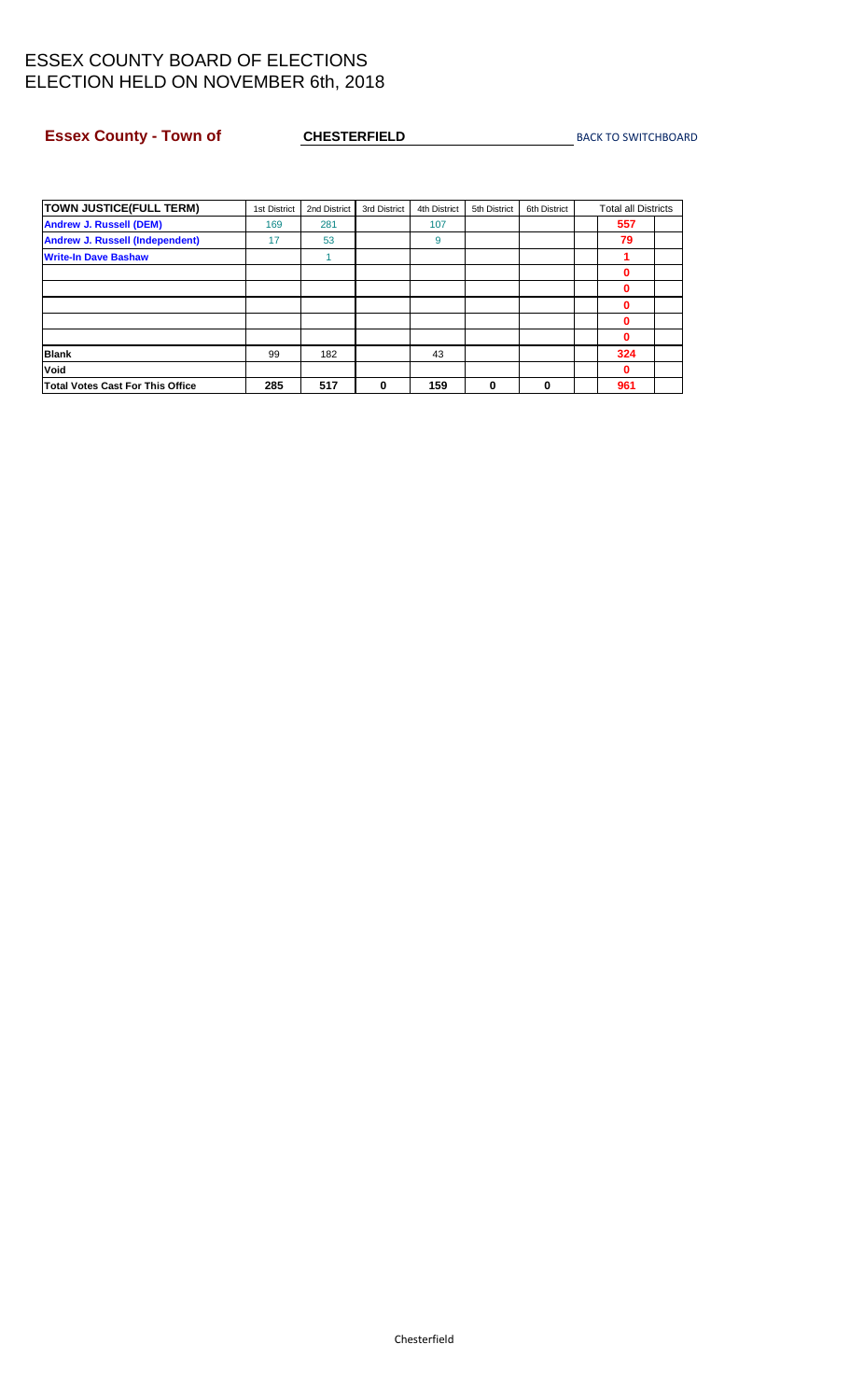#### <span id="page-12-0"></span>**ESSEX County - Town of Anti-American County - Town of American Control ESSEX** [BACK TO SWITCHBOARD](#page-0-0)

| <b>ASSESSOR-Unexpired TERM</b>          | 1st District | 2nd District | 3rd District | 4th District | 5th District | 6th District | <b>Total all Districts</b> |  |
|-----------------------------------------|--------------|--------------|--------------|--------------|--------------|--------------|----------------------------|--|
| <b>Patricia K. Gardner (REP)</b>        | 86           | 84           |              |              |              |              | 170                        |  |
| <b>Write-In Lauren Murphy</b>           |              |              |              |              |              |              |                            |  |
| <b>Write-In Tom Duca</b>                |              |              |              |              |              |              |                            |  |
| <b>Write-In Anita Shapiro</b>           | 2            |              |              |              |              |              | $\overline{2}$             |  |
| <b>Write-In Barack Obama</b>            |              |              |              |              |              |              |                            |  |
| <b>Write-In David Sayre</b>             |              |              |              |              |              |              |                            |  |
| <b>Write-In Matt Melanson</b>           |              |              |              |              |              |              |                            |  |
|                                         |              |              |              |              |              |              | 0                          |  |
| <b>Blank</b>                            | 101          | 76           |              |              |              |              | 177                        |  |
| <b>Void</b>                             |              |              |              |              |              |              |                            |  |
| <b>Total Votes Cast For This Office</b> | 193          | 162          | 0            | 0            | 0            | 0            | 355                        |  |

| <b>IMISCELLANEOUS</b>                   | 1st District | 2nd District | 3rd District | 4th District | 5th District | 6th District | <b>Total all Districts</b> |  |
|-----------------------------------------|--------------|--------------|--------------|--------------|--------------|--------------|----------------------------|--|
| <b>Proposal One-An Amendment YES</b>    | 146          | 115          |              |              |              |              | 261                        |  |
| <b>Proposal One-An Amendment NO</b>     | 34           | 39           |              |              |              |              | 73                         |  |
| <b>Blank</b>                            | 13           |              |              |              |              |              | 21                         |  |
| <b>Void</b>                             |              |              |              |              |              |              |                            |  |
| <b>Total Votes Cast For This Office</b> | 193          | 162          |              |              |              |              | 355                        |  |

**Proposal One-An Amendment:**

**Town Proposition Number One**

Shall the Town of Essex Resolution dated July 12, 2018 entitled Resolution #49-2018

Authorizing the Town Supervisor of Essex to lease certain property located at 1610 NY-22, Essex, New York by entering into a memorandum of understanding with the Whallonsburg Grange Hall to operate and maintain

the property be approved?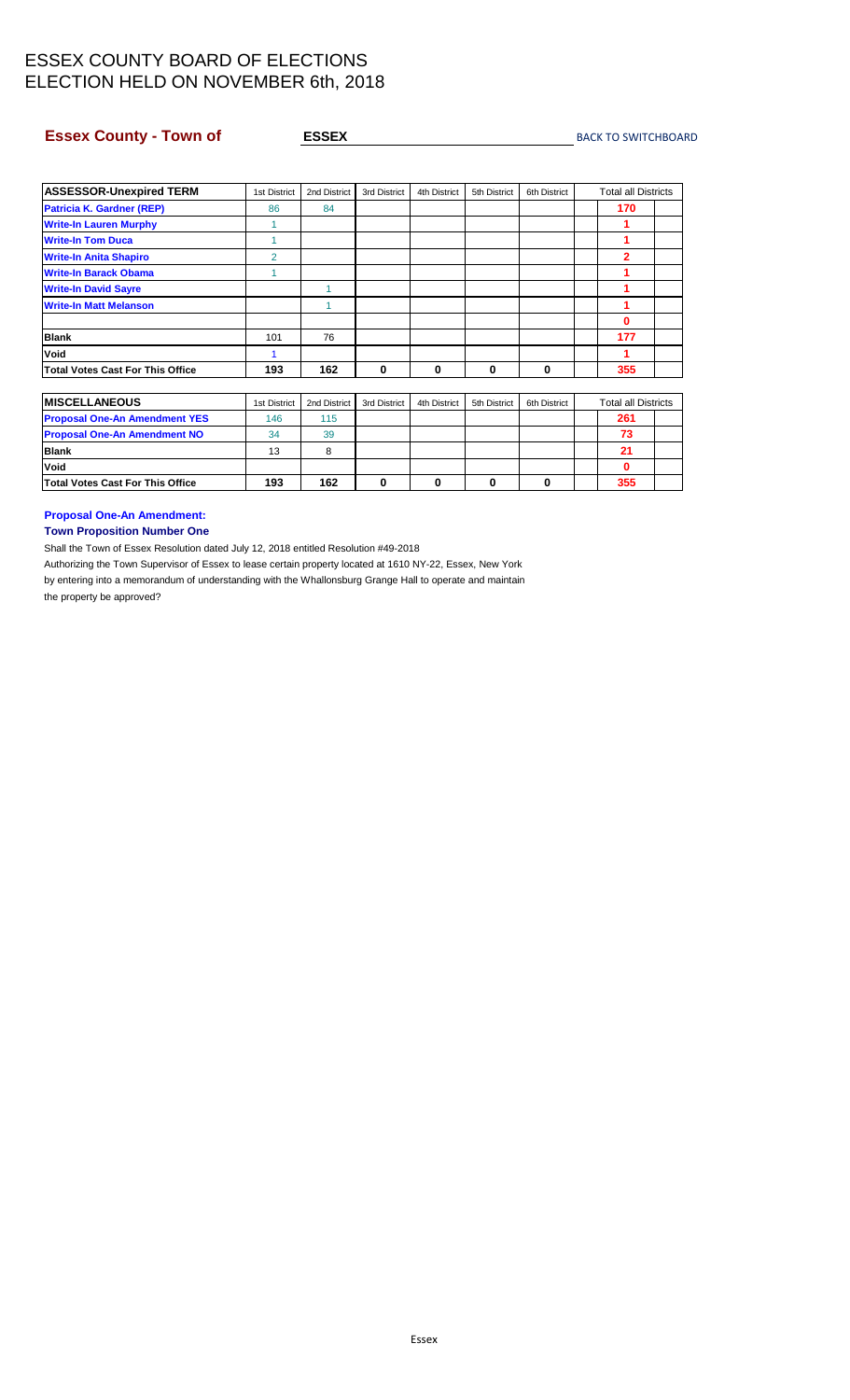# <span id="page-13-0"></span>**Essex County - Town of CEWIS ACCEPTED ACCEPTS A LEWIS CONSUMING A [BACK TO SWITCHBOARD](#page-0-0)**

| <b>TOWN JUSTICE(FULL TERM)</b>          | 1st District | 2nd District | 3rd District | 4th District | 5th District | 6th District | <b>Total all Districts</b> |  |
|-----------------------------------------|--------------|--------------|--------------|--------------|--------------|--------------|----------------------------|--|
| <b>Tyler Glanda (REP)</b>               | 410          |              |              |              |              |              | 410                        |  |
| <b>Write-In Larry Hulburt</b>           |              |              |              |              |              |              |                            |  |
|                                         |              |              |              |              |              |              | Ω                          |  |
|                                         |              |              |              |              |              |              |                            |  |
|                                         |              |              |              |              |              |              |                            |  |
|                                         |              |              |              |              |              |              |                            |  |
|                                         |              |              |              |              |              |              | Ω                          |  |
|                                         |              |              |              |              |              |              | 0                          |  |
| <b>Blank</b>                            | 111          |              |              |              |              |              | 111                        |  |
| Void                                    |              |              |              |              |              |              |                            |  |
| <b>Total Votes Cast For This Office</b> | 523          | 0            | 0            | 0            | 0            | 0            | 523                        |  |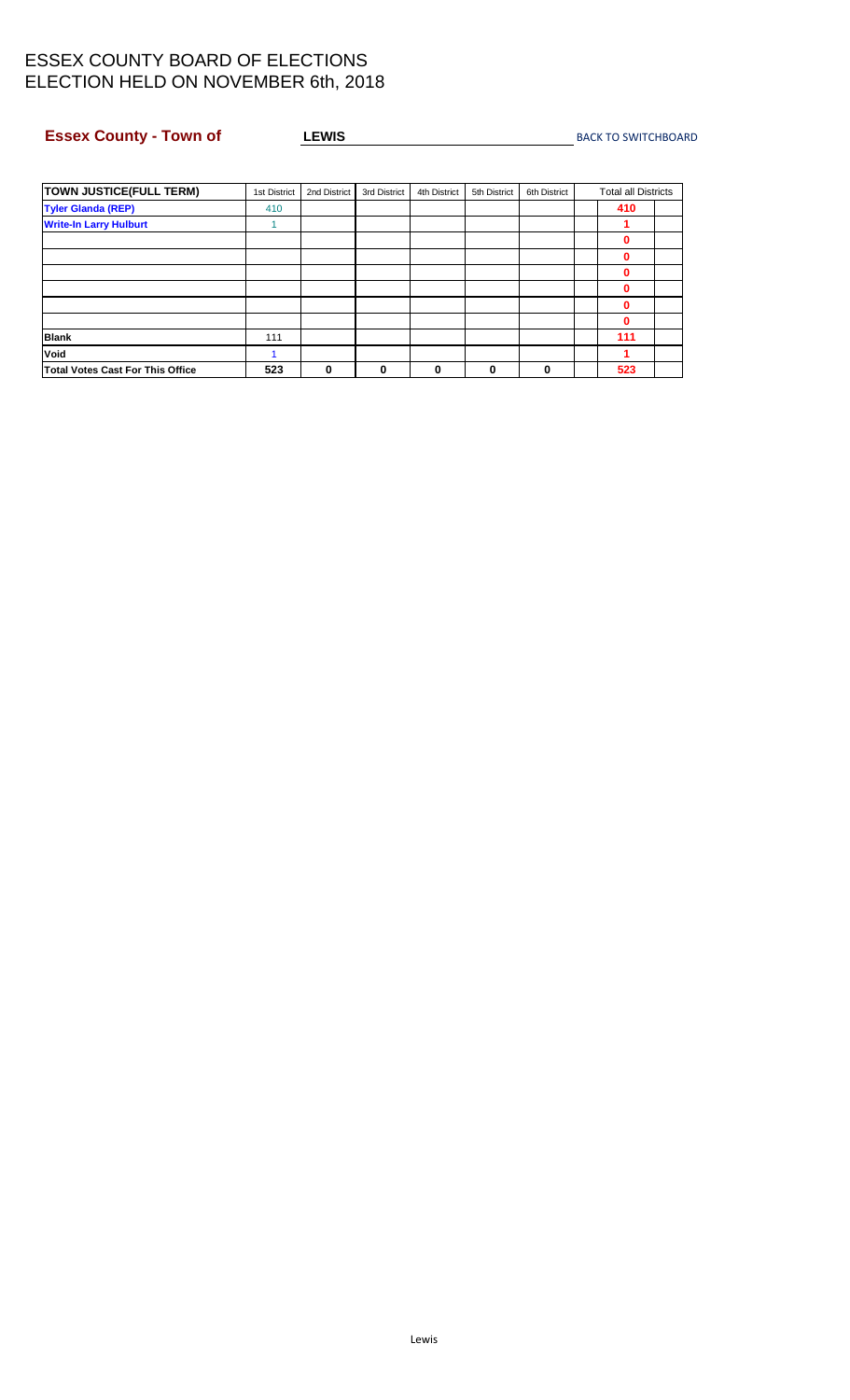#### <span id="page-14-0"></span>**Essex County - Town of MINERVA MINERVA** [BACK TO SWITCHBOARD](#page-0-0)

| <b>TOWN JUSTICE(FULL TERM)</b>          | 1st District | 2nd District | 3rd District | 4th District | 5th District | 6th District | <b>Total all Districts</b> |  |
|-----------------------------------------|--------------|--------------|--------------|--------------|--------------|--------------|----------------------------|--|
| Daniel L. Palmer (REP)                  | 254          |              |              |              |              |              | 254                        |  |
| <b>Write-In Darlene Duffy</b>           |              |              |              |              |              |              |                            |  |
| <b>Write-In Tom Kelly</b>               |              |              |              |              |              |              |                            |  |
| <b>Write-In Nellie Halloran</b>         |              |              |              |              |              |              |                            |  |
| <b>Write-In Carmella Brown</b>          |              |              |              |              |              |              |                            |  |
| <b>Write-In Ron Barnes</b>              |              |              |              |              |              |              |                            |  |
| <b>Write-In Keith Iverson</b>           |              |              |              |              |              |              |                            |  |
|                                         |              |              |              |              |              |              | 0                          |  |
| <b>Blank</b>                            | 121          |              |              |              |              |              | 121                        |  |
| Void                                    |              |              |              |              |              |              | 0                          |  |
| <b>Total Votes Cast For This Office</b> | 381          | 0            | 0            | 0            | 0            |              | 381                        |  |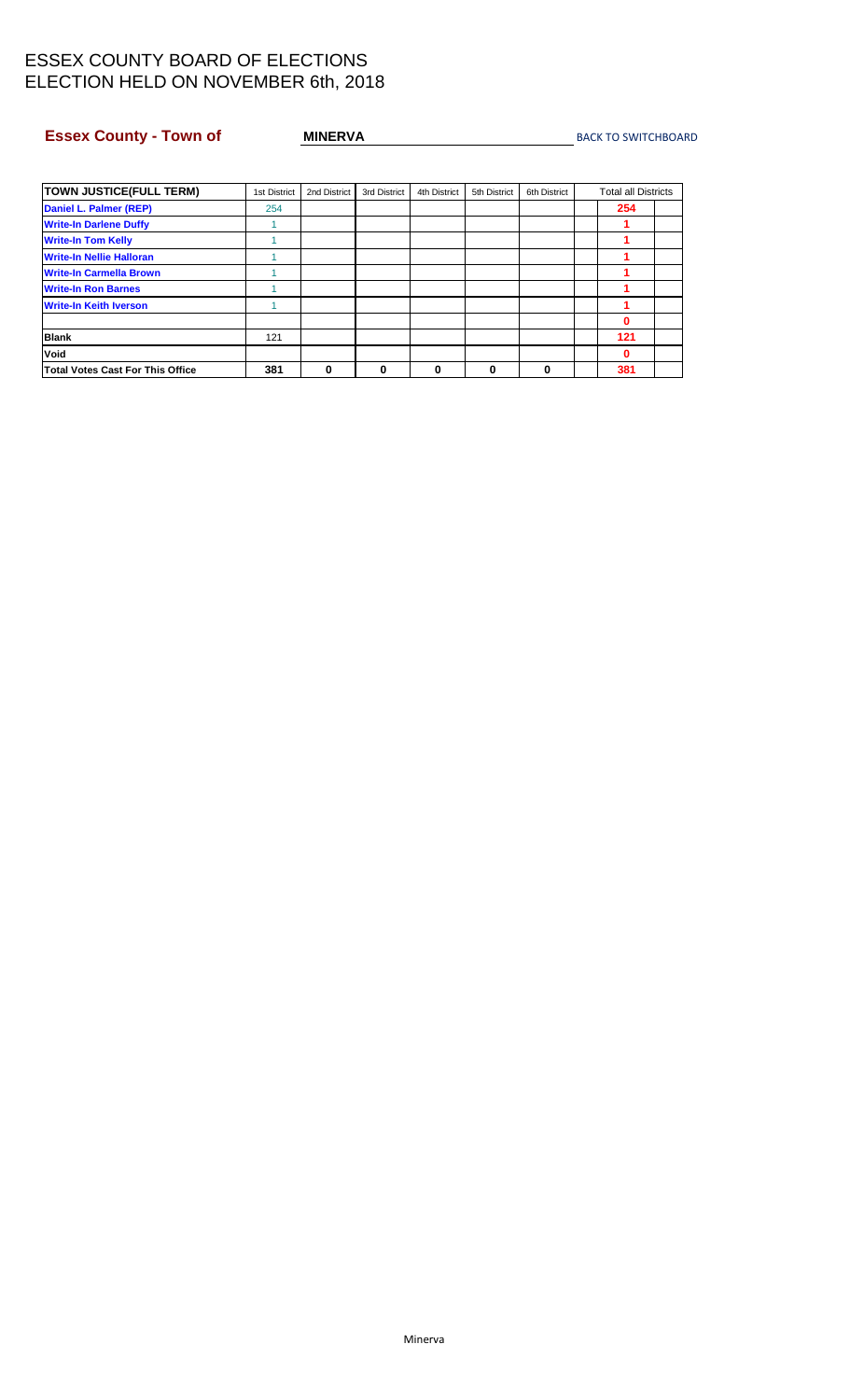#### <span id="page-15-0"></span>**Essex County - Town of NORTH ELBA** [BACK TO SWITCHBOARD](#page-0-0)

| <b>TOWN JUSTICE(FULL TERM)</b>     | 1st District | 2nd District | 3rd District | 4th District | 5th District | 6th District | <b>7th District</b> | <b>Total all Districts</b> |
|------------------------------------|--------------|--------------|--------------|--------------|--------------|--------------|---------------------|----------------------------|
| <b>Alec Friedman (DEM)</b>         | 166          | 281          | 202          | 213          | 265          | 349          | 166                 | 1642                       |
| <b>Alec Friedman (Independent)</b> | 13           | 17           | 29           | 26           | 27           | 38           | 15                  | 165                        |
| <b>Write-In Peter Day</b>          |              |              |              |              |              |              |                     |                            |
| <b>Write-In E Mills</b>            |              |              |              |              |              |              |                     |                            |
| <b>Write-In Liam Kennelly</b>      |              |              |              |              |              |              |                     | 2                          |
| <b>Write-In Nick McKay</b>         |              |              |              |              |              |              |                     |                            |
| <b>Write-In Dean Dietrich</b>      |              |              |              |              |              |              |                     |                            |
| <b>Write-In Bill Hulshoff</b>      |              |              |              |              |              |              |                     |                            |
| <b>Blank</b>                       | 96           | 142          | 171          | 139          | 185          | 203          | 95                  | 1031                       |
| <b>Void</b>                        |              |              |              | 3            |              |              |                     | 3                          |
| Total Votes Cast For This Office   | 276          | 441          | 405          | 381          | 477          | 592          | 276                 | 2848                       |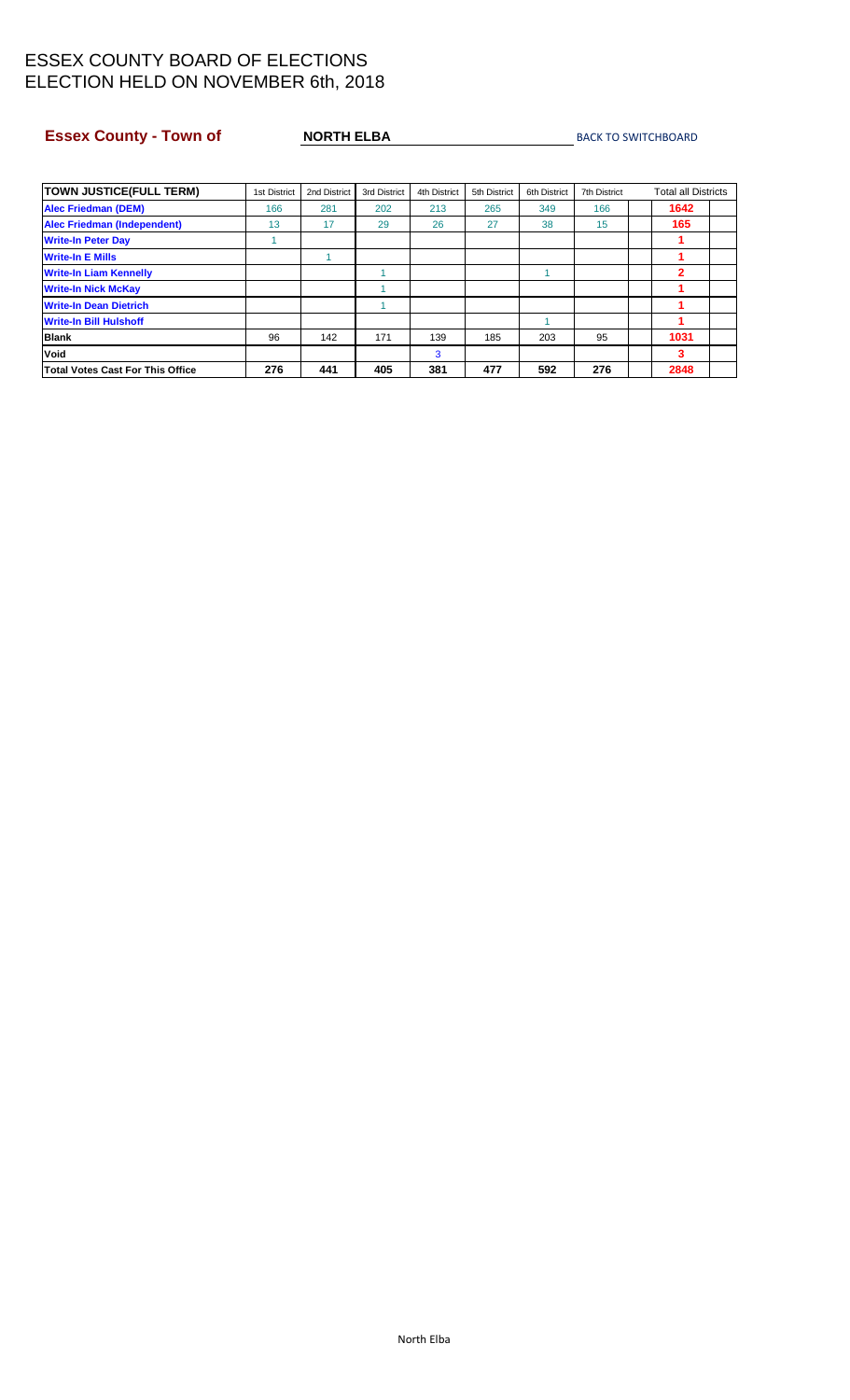#### <span id="page-16-0"></span>**Essex County - Town of ST ARMAND** [BACK TO SWITCHBOARD](#page-0-0)

| <b>COUNCILMEN(UNEXPIRED TERM)</b>          | 1st District | 2nd District | 3rd District | 4th District | 5th District | 6th District | <b>Total all Districts</b> |
|--------------------------------------------|--------------|--------------|--------------|--------------|--------------|--------------|----------------------------|
| Karl W. Law (REP)                          | 281          |              |              |              |              |              | 281                        |
| <b>Jacob Vennie-Vollrath (Independent)</b> | 174          |              |              |              |              |              | 174                        |
| <b>Write-In Dana Winemiller</b>            |              |              |              |              |              |              |                            |
|                                            |              |              |              |              |              |              | 0                          |
|                                            |              |              |              |              |              |              | 0                          |
|                                            |              |              |              |              |              |              | 0                          |
|                                            |              |              |              |              |              |              | 0                          |
|                                            |              |              |              |              |              |              | 0                          |
| <b>Blank</b>                               | 140          |              |              |              |              |              | 140                        |
| Void                                       |              |              |              |              |              |              | 0                          |
| <b>Total Votes Cast For This Office</b>    | 596          | 0            | 0            | 0            | 0            | 0            | 596                        |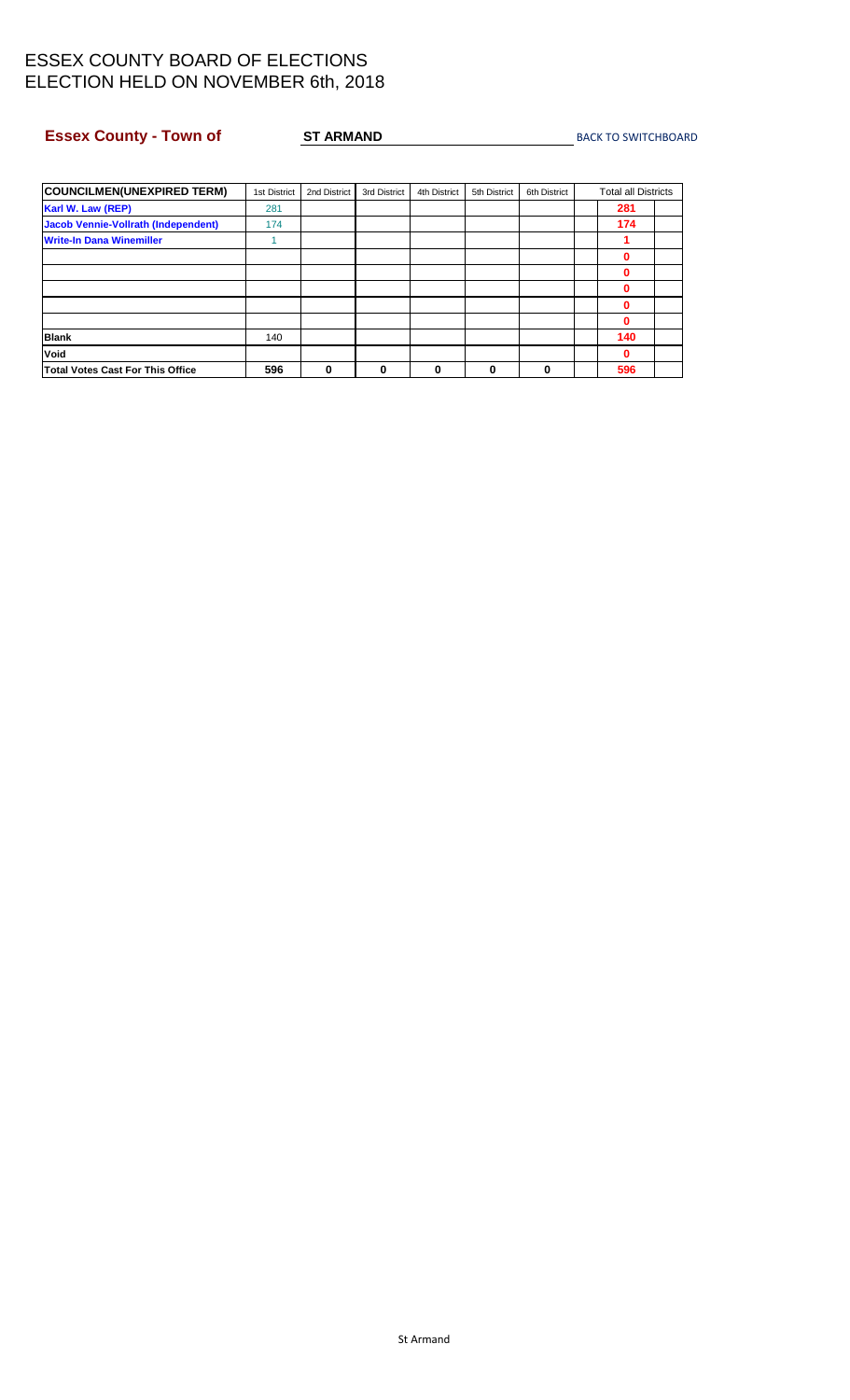#### <span id="page-17-0"></span>**Essex County - Town of TICONDEROGA** [BACK TO SWITCHBOARD](#page-0-0)

| <b>TOWN JUSTICE(FULL TERM)</b>          | 1st District | 2nd District | 3rd District | 4th District | 5th District | 6th District | <b>Total all Districts</b> |
|-----------------------------------------|--------------|--------------|--------------|--------------|--------------|--------------|----------------------------|
| <b>Keith A. Dolbeck (REP)</b>           | 197          | 247          | 174          | 230          | 148          | 186          | 1182                       |
| <b>Keith A. Dolbeck (Independent)</b>   | 15           | 11           | 13           | 20           | 14           | 4            | 77                         |
| <b>Write-In John Graves</b>             |              |              |              |              |              |              |                            |
| <b>Write-In Bengy Hall</b>              |              |              |              |              |              |              |                            |
|                                         |              |              |              |              |              |              | 0                          |
|                                         |              |              |              |              |              |              | 0                          |
|                                         |              |              |              |              |              |              | 0                          |
|                                         |              |              |              |              |              |              | 0                          |
| <b>Blank</b>                            | 52           | 63           | 39           | 47           | 43           | 39           | 283                        |
| Void                                    |              |              |              |              |              |              | 1                          |
| <b>Total Votes Cast For This Office</b> | 264          | 321          | 226          | 298          | 205          | 231          | 1545                       |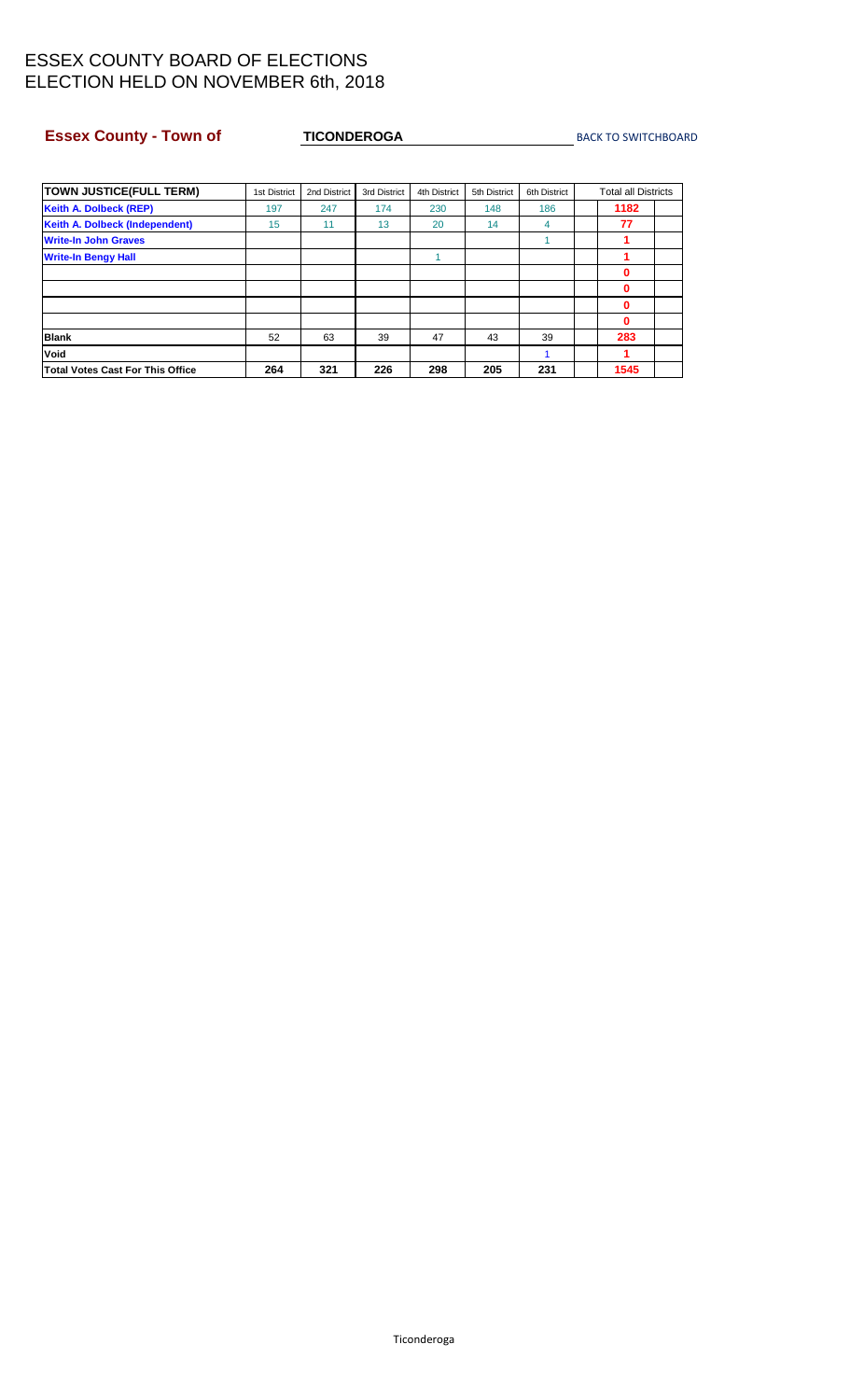#### <span id="page-18-0"></span>**Essex County - Town of WESTPORT** MEXICLE [BACK TO SWITCHBOARD](#page-0-0)

| <b>TOWN JUSTICE(FULL TERM)</b>          | 1st District | 2nd District | 3rd District | 4th District | 5th District | 6th District | <b>Total all Districts</b> |
|-----------------------------------------|--------------|--------------|--------------|--------------|--------------|--------------|----------------------------|
| <b>Don Markwica (REP)</b>               | 112          | 318          |              |              |              |              | 430                        |
| <b>Don Markwica (Independent)</b>       | 10           | 40           |              |              |              |              | 50                         |
| <b>Write-In Tom Ducca</b>               |              |              |              |              |              |              |                            |
| <b>Write-In Phil Mero</b>               |              | 5            |              |              |              |              | 5                          |
| <b>Write-In Judge Lahendro</b>          |              |              |              |              |              |              |                            |
|                                         |              |              |              |              |              |              | 0                          |
|                                         |              |              |              |              |              |              | 0                          |
|                                         |              |              |              |              |              |              | 0                          |
| <b>Blank</b>                            | 49           | 141          |              |              |              |              | 190                        |
| Void                                    |              |              |              |              |              |              | 2                          |
| <b>Total Votes Cast For This Office</b> | 173          | 506          | 0            | 0            | 0            | 0            | 679                        |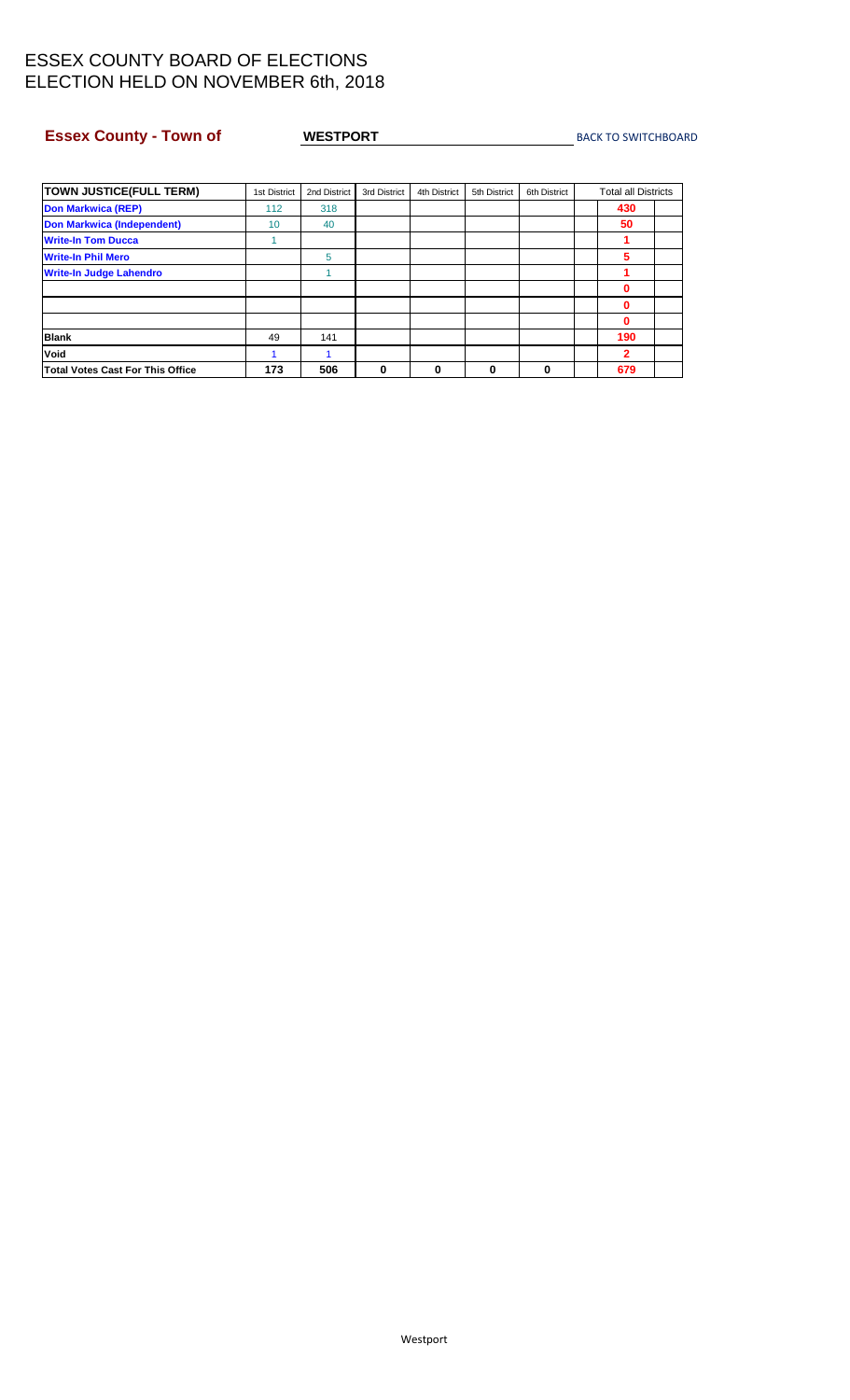#### <span id="page-19-0"></span>**Essex County - Town of WILLSBORO** [BACK TO SWITCHBOARD](#page-0-0)

| <b>TOWN JUSTICE(FULL TERM)</b>          | 1st District | 2nd District | 3rd District | 4th District | 5th District | 6th District | <b>Total all Districts</b> |  |
|-----------------------------------------|--------------|--------------|--------------|--------------|--------------|--------------|----------------------------|--|
| <b>Jessie Morgan (REP)</b>              | 319          | 237          |              |              |              |              | 556                        |  |
|                                         |              |              |              |              |              |              | 0                          |  |
|                                         |              |              |              |              |              |              | 0                          |  |
|                                         |              |              |              |              |              |              | 0                          |  |
|                                         |              |              |              |              |              |              | ŋ                          |  |
|                                         |              |              |              |              |              |              | n                          |  |
|                                         |              |              |              |              |              |              | 0                          |  |
|                                         |              |              |              |              |              |              | 0                          |  |
| <b>Blank</b>                            | 146          | 109          |              |              |              |              | 255                        |  |
| <b>Void</b>                             |              |              |              |              |              |              |                            |  |
| <b>Total Votes Cast For This Office</b> | 466          | 346          | $\mathbf{0}$ | 0            | 0            | 0            | 812                        |  |